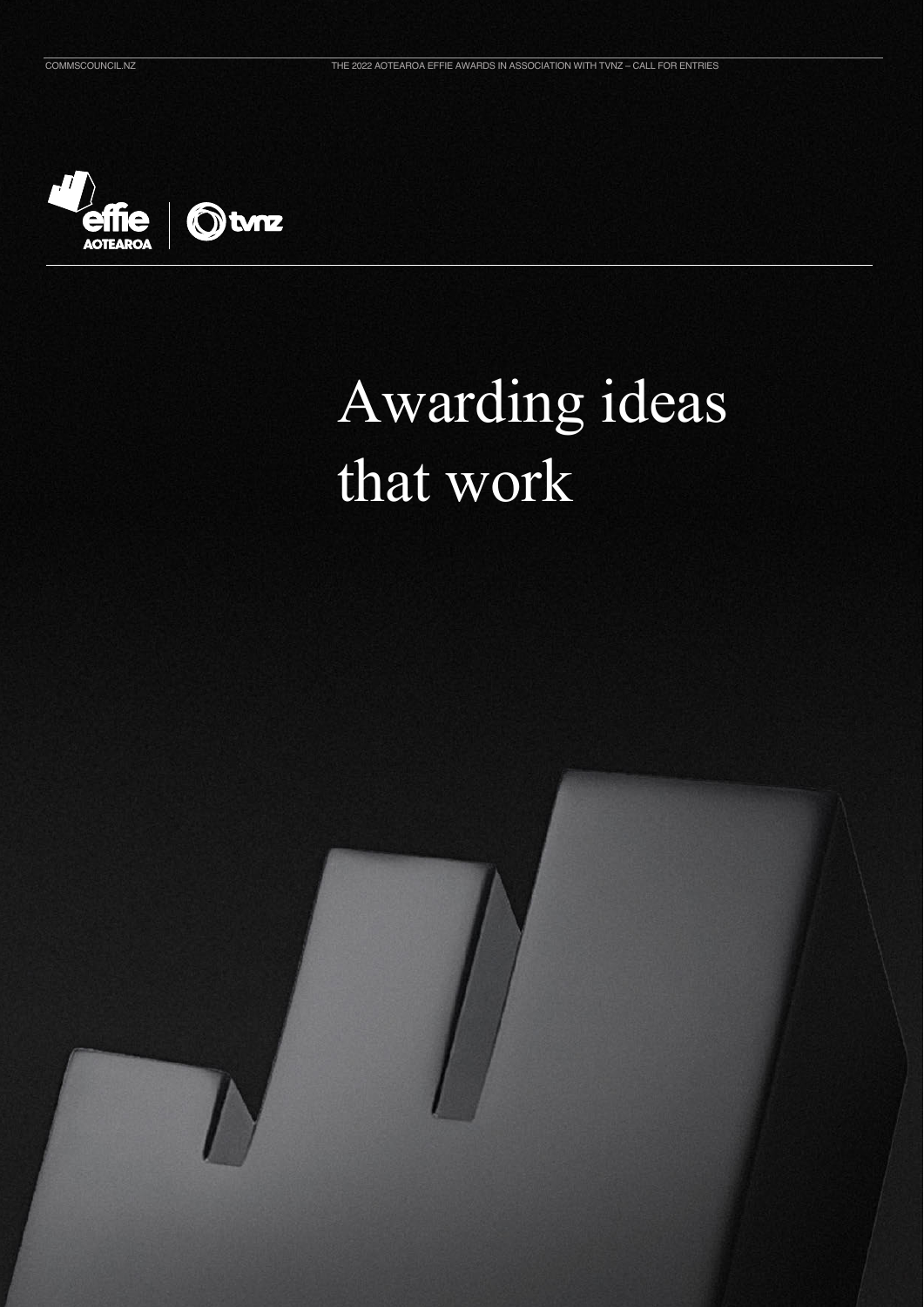### Contents

### **INTRODUCTION**

| THE IMPORTANCE OF EFFIE SIMON LENDRUM       | 3  |
|---------------------------------------------|----|
| A VIEW FROM OUR SPONSOR CEO, SIMON POWER    | 4  |
| EFFIE WORLDWIDE CALCULATION FOR EFFIE INDEX | 5  |
| THE JUDGING PROCESS                         | 6  |
| EFFIE STEERING COMMITTEE                    | 7  |
| <b>IMPORTANT CHANGES 2022</b>               | 7  |
| <b>KEY DATES</b>                            | 8  |
| <b>2022 CATEGORIES AND CRITERIA</b>         |    |
| EFFIE AWARD CATEGORIES                      | 9  |
| EXECUTIVE JUDGES' CHOICE AWARDS             | 14 |
|                                             |    |
| <b>HOW TO ENTER</b>                         |    |
| <b>CONDITIONS OF ENTRY</b>                  | 16 |
| HOW TO FNTFR                                | 16 |
| <b>AUTHORISATION FORMS</b>                  | 17 |
| <b>ENTRY FEES</b>                           | 17 |
| <b>CREDITS</b>                              | 18 |
| PUBLISHING POLICY & PERMISSION              | 18 |
| <b>ELIGIBILITY</b>                          |    |
| <b>REQUIREMENTS</b>                         | 20 |
| <b>RESULTS PERIOD</b>                       | 20 |
| THE SCRUTINEERING PROCESS                   | 20 |
| <b>REASONS FOR DISQUALIFICATION</b>         | 21 |
| OTHER POINTS TO NOTE                        | 21 |
| <b>EVIDENCE OF RESULTS</b>                  | 22 |
| CAMPAIGN MATERIAL (ALL ENTRIES)             | 22 |
| DATES, DEADLINES AND FEES                   | 23 |
| <b>CHECKLIST</b>                            |    |
| <b>CHECKLIST</b>                            | 24 |
|                                             |    |

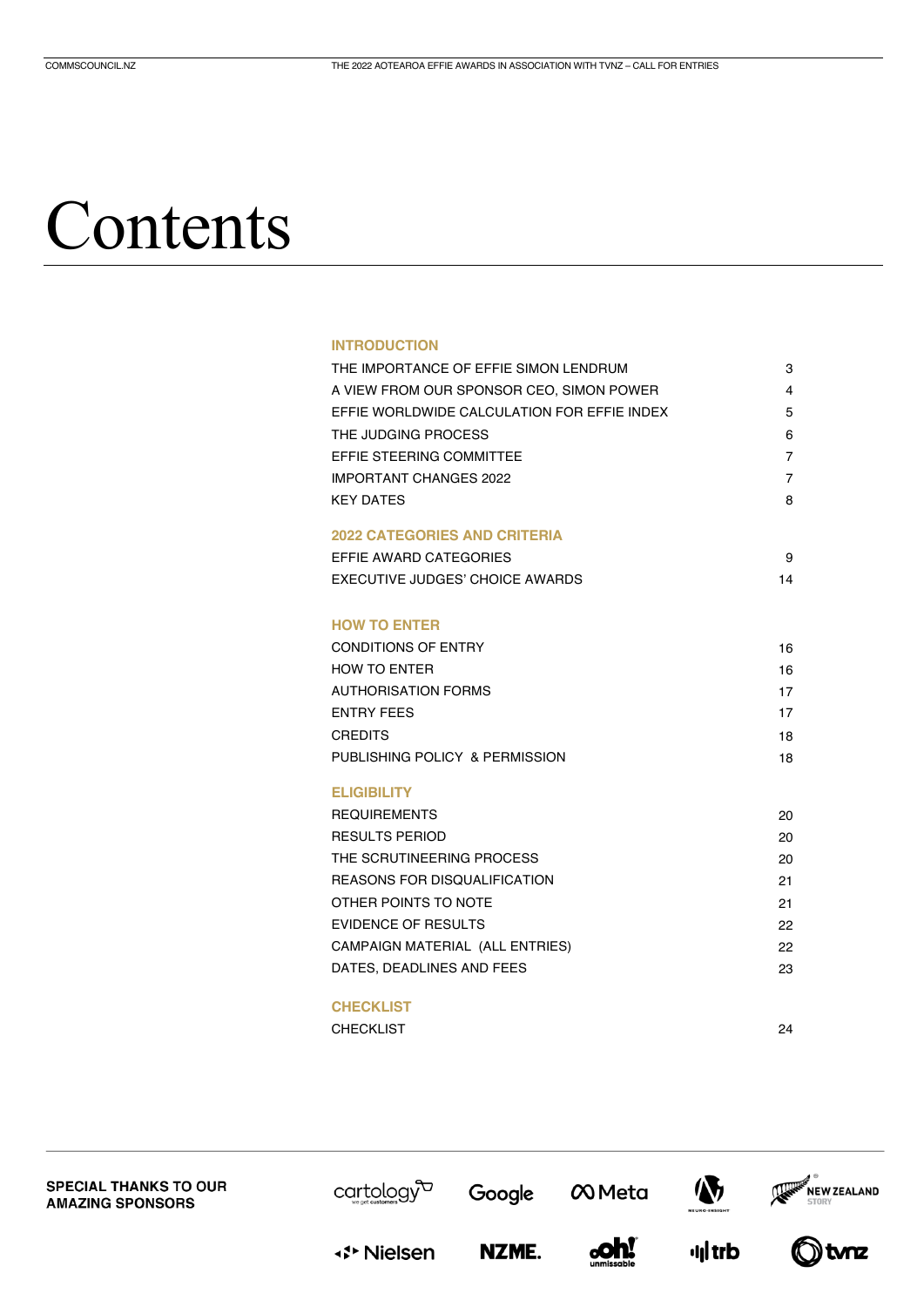### <span id="page-2-0"></span>*Section one: Introduction*

**THE IMPORTANCE OF EFFIE**

**SIMON LENDRUM**

We are now in our 20th year of the Aotearoa Effie Awards. For two decades, the Effies have enabled agencies and marketers to share insights that enable effective advertising to flourish in New Zealand. As a global effectiveness platform, Effie also enables our stories of success to travel far and wide, building New Zealand's reputation as a market that time and again delivers creative strategy and execution with proven results.

It is worth taking stock, at this significant anniversary, to ask ourselves why we invest considerable time entering the Effie Awards. What is the purpose of documenting past success?

The obvious answer is this: We can only take ownership of outstanding results when we can also illuminate the path that led to them.

There are multiple reasons that sales grow, behaviour change, and perceptions shift. The Effie process forces us to consider all these factors and demonstrate how particular outcomes were the direct result of the advertising camapaign. Documenting success in an Effie paper has three significant impacts:

- 1. *Building the evidence for marketing investment.* A great Effie case study is demonstration of a marketer's worth. Advertising can create value where there was none and the Effies are a chance to document this and persuade our commercial leaders that with the right talent in place, the real risk lies in not advertising.
- 2. *Inspiring others and lifting the bar across our industry*. Even the most experienced judges remark on the privilege of reading great Effie papers. Gaining insight into categories beyond our own sharpens our capability and refreshes our passion for the work that we do.
- 3. *Providing structurual guidance for strategic thinking.* The questions we are asked to respond to in the Effie entry paper are the same questions we should be asking when faced with a new challenge facing the brands and organisations we work with every day. If we approach every new brief as a potential Effie case study, the tide will rise across the industry.

Recognising what good looks like helps us move towards it and away from the conditions for failure. The Effie Awards is an annual reminder that great work is within our reach. The first 20 years of Effie in Aotearoa have ensured that great thinking is documented, celebrated and learned from. As you write your entries this year, do so in the knowledge that you will be contributing to, and inspiring, success in the years ahead.

Simon Lendrum CEO Commercial Communications Council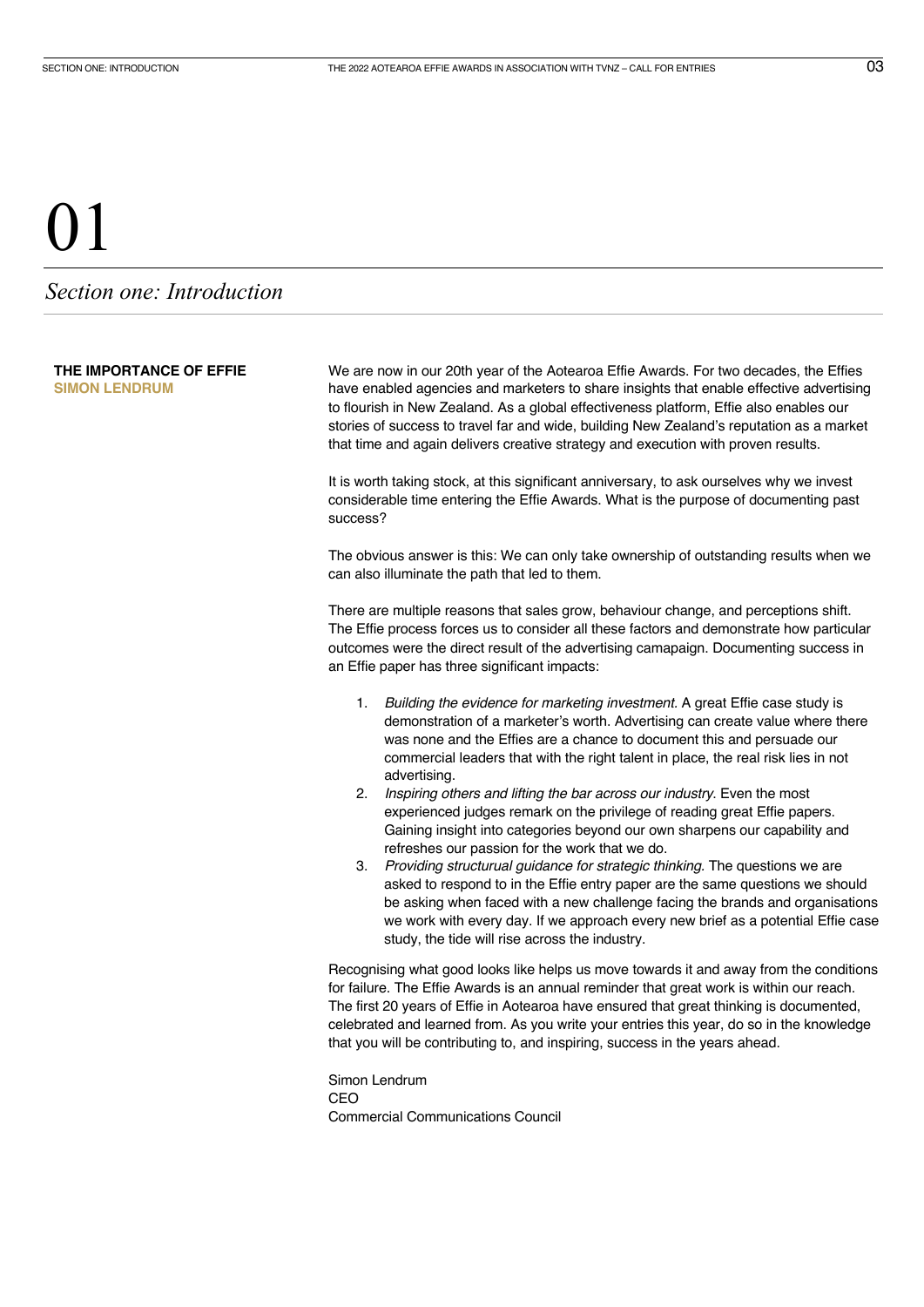### <span id="page-3-0"></span>**A VIEW FROM OUR SPONSOR SIMON POWER**

We are fiercely proud of our Aotearoatanga, or "New Zealandness" at Te Reo Tātaki (TVNZ). Alongside inspiring Kiwi audiences, championing local business success is what drives us.

Each year, we feel privileged to connect 1000 businesses to the 2 million Kiwis who watch TVNZ on their screens every day. Yet while we help those organisations speak to their customers, it's you who helps them find their voice. We can't champion local businesses if their stories aren't being told in clever, engaging and effective ways.

That's why it's so important for us to celebrate the best of New Zealand's marketers with the Effie Awards. Now in our 20th year of sponsoring the awards, we've seen winners from powerhouses of global marketing companies, as well as independent and boutique creatives. We've seen winners from multinational brands, and from homegrown businesses. We've seen how both for-profit organisations and non-profit public agencies can deliver exceptional marketing results.

These organisations might be diverse, but what they all have in common is you: Kiwi marketers who bring world-class campaigns to our corner of the world. Championing local business success is our goal, and the formidable entries from this competition prove that it's yours, too. We're looking forward to seeing this year's submissions and celebrating with all of you on October 20th.

Simon Power CEO **TVNZ**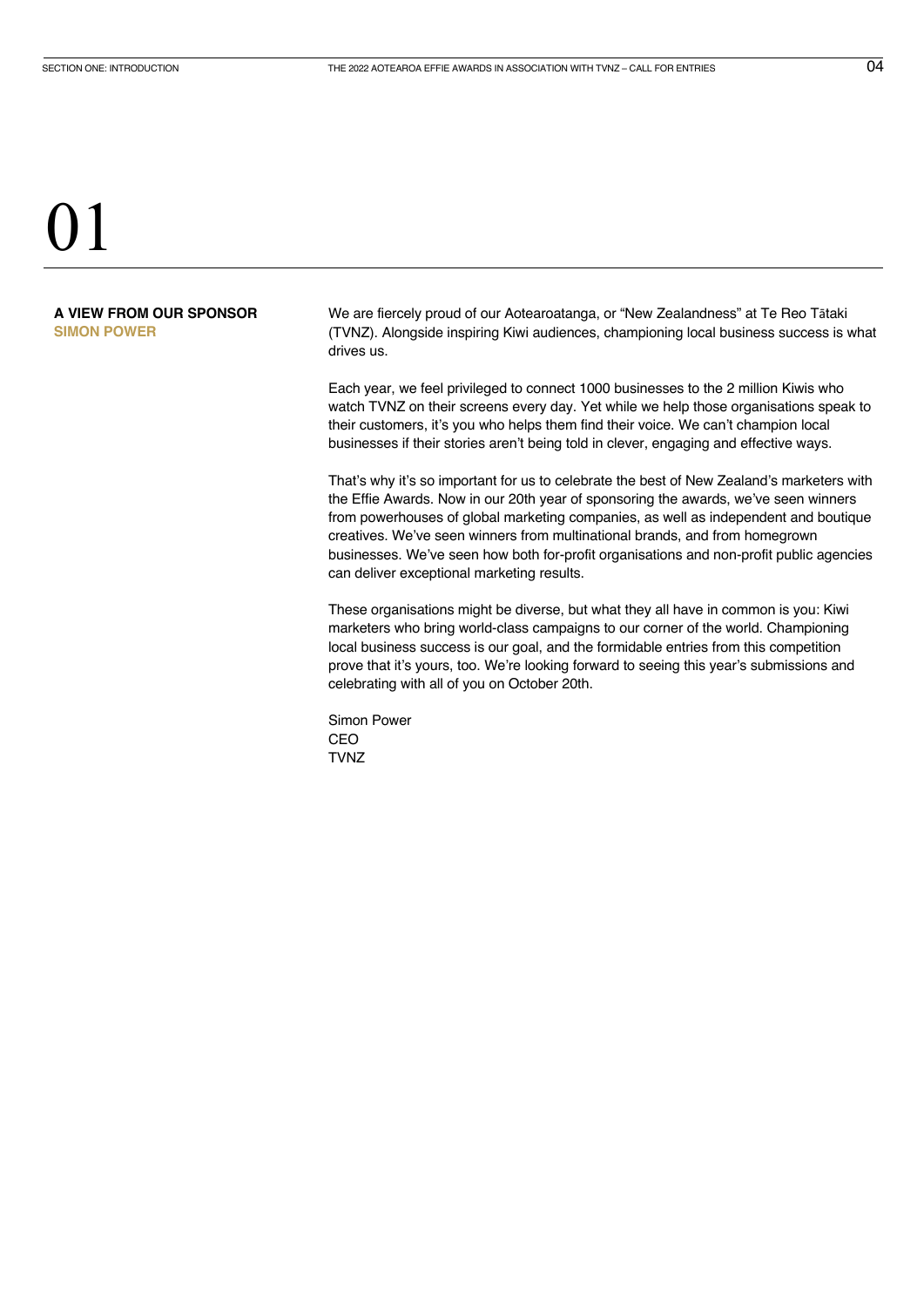<span id="page-4-0"></span>**EFFIE WORLDWIDE ANNOUNCES UPDATED CALCULATION FOR EFFIE INDEX**

### **EFFIE WORLDWIDE have changed the way that points are awarded to better reward quality.**

The Effie Index identifies and ranks the marketing industry's most effective marketers, agencies and brands - globally, regionally and locally, as well as within industry sectors by analysing winner and finalist data from 50+ Effie Awards competitions worldwide.

Ten years after its inception, Effie Worldwide has evolved the Effie Index calculation method from a linear to exponential scale in order to further recognize the most effective marketers each year.



Winning an Effie is a significant achievement, and the refreshed Index model is designed to shine an even brighter light on the case studies that excelled at the highest level. In recognition of collaboration and in support of teamwork across companies, the weighting between Lead and Contributing companies remains the same across the previous and new Index calculation method.

The evolution is the outcome of ongoing consultation with marketers spanning disciplines across the industry, as well as the organisers of local Effie programs around the world on behalf of their networks who have provided their expert opinion and independent guidance to ensure the local Effie Ranking and the Effie Index remain relevant and representative of our global industry.

The Index provides an insightful glimpse into who is delivering Ideas that Work across the globe and acts as a benchmark for excellence in marketing effectiveness, allowing marketers to compare their performance with that of their peers.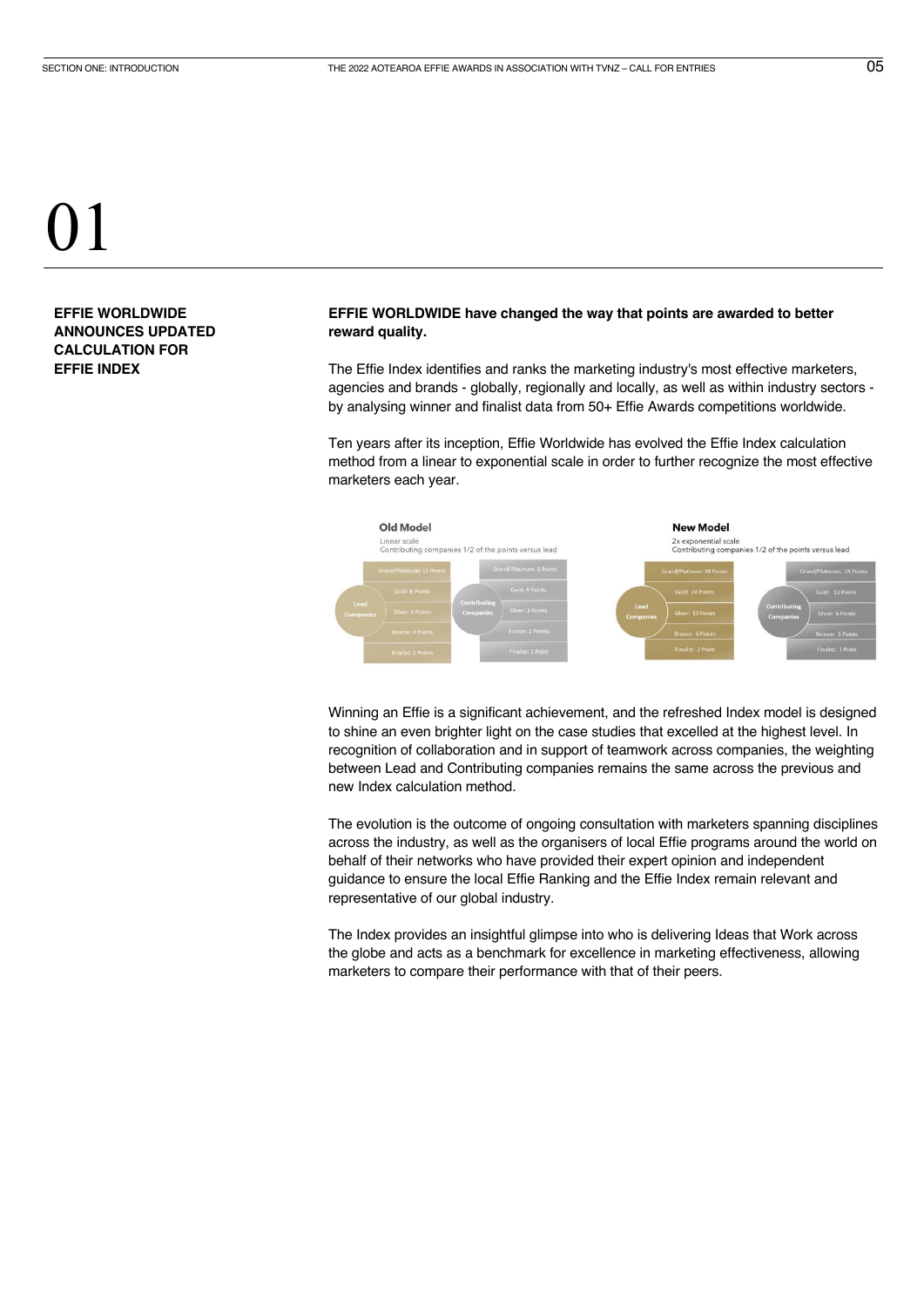### <span id="page-5-0"></span>**THE JUDGING PROCESS**

Entries are judged in three phases by the industry's top marketing, advertising and research professionals. Preliminary judging evaluates submissions without viewing the campaign material. All entries judged are to be of superior quality (finalists) then proceed to the category round of judging. In the category round judging, finalists in each category are judged against other finalists in their category.

### **The three stage Effie Awards Judging process:**

### **1. Preliminary Judging**

All entries are read by at least seven members of the full judging panel. The judging panel is primarily populated with clients and senior managers from the marketing and advertising community. Judges with conflicts of interest do not read conflicted entries. The purpose of preliminary judging is to identify the finalists. Typically, 40% of entries go through as finalists. Judges read several entries from two or three categories in the interests of achieving overall consistency.

Categories may vary slightly in weighting (see entry form for actual weightings) but the emphasis is on strategy and results.

### **2. Category Judging**

The finalists are judged category by category. Groups are formed from members of the judging panel and categories assigned to those separate groups. The team leaders of each group (Executive Judges) will moderate their group's judging session. There are several very experienced judges in each group. We try to achieve a fair spread of skills, disciplines, and backgrounds of the judges in each group.

Each finalist entry is read by each judge and scores awarded. Any conflicts are declared and those with conflicts exclude themselves from consideration of those entries. It is at this point that the campaign work is viewed. Creative accounts for 10-20% (category dependent) of the judges' scoring and the aim is to establish that the creative addressed the described strategy and the attributable impact that creative had on the campaign results.

### **3. Executive Judging Panel**

The Executive Judging Panel comprises of an International judge and the team leaders/executive judges from each group at Category round judging. Together they will review and debate all metal winners to ensure consistency of awards across the categories.

The Executive Judging Panel will also decide the winner of the Hardest Challenge category and of course, the coveted Grand Effie award.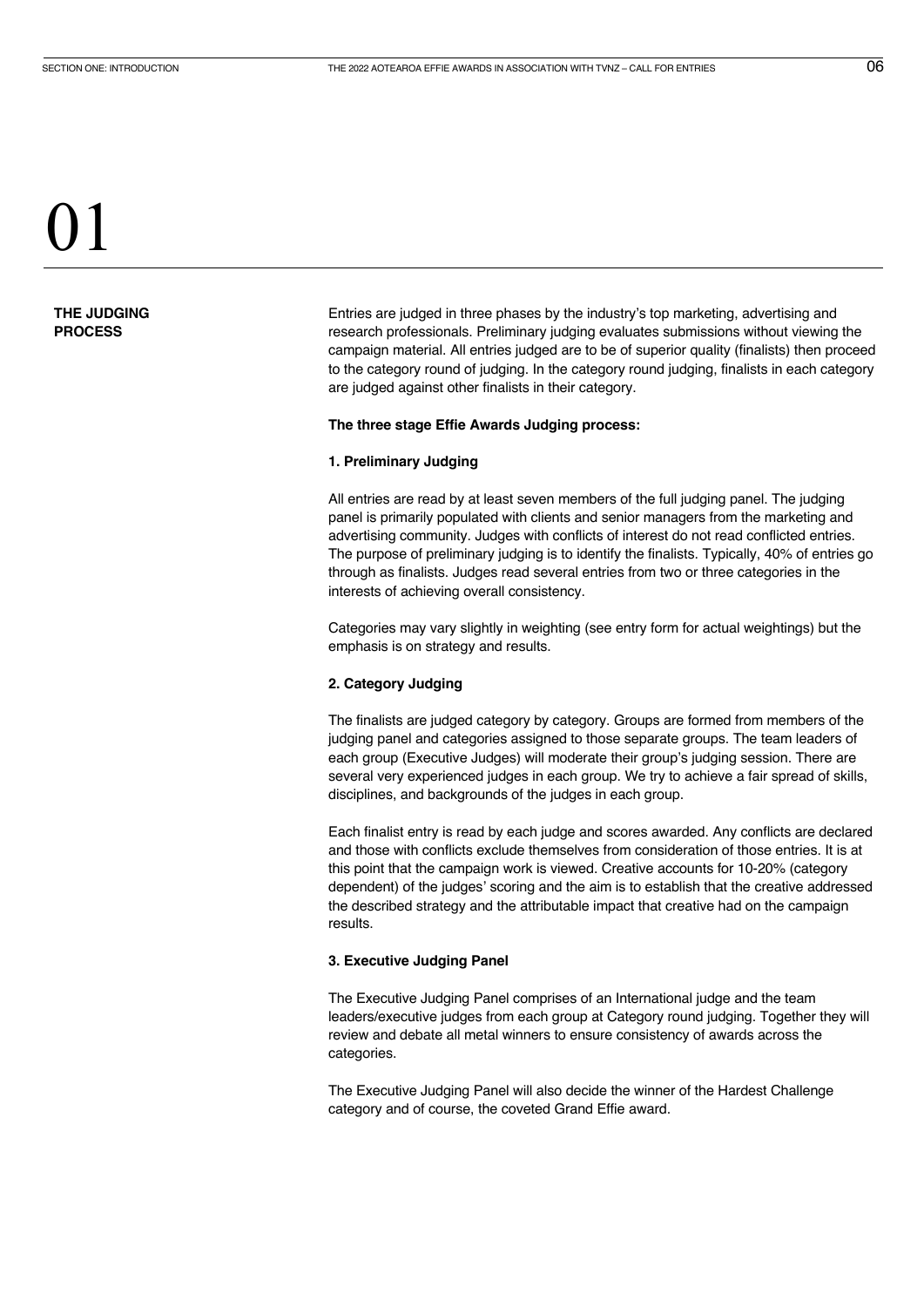<span id="page-6-0"></span>

| <b>EFFIE STEERING</b><br><b>COMMITTEE</b> | <b>Lisa Divett</b><br>Strategist<br>Independent                                                                                                                                                                                                                                                                                                                                                                                                                                                                                                                                                                                                         | <b>Rupert Price</b><br>Chief Strategy Officer<br>DDB                                                                                                                            | <b>Rory Gallery</b><br>Head of Strategy<br>Special Group                                                                                                                                                                                                                                                                                                                                      |
|-------------------------------------------|---------------------------------------------------------------------------------------------------------------------------------------------------------------------------------------------------------------------------------------------------------------------------------------------------------------------------------------------------------------------------------------------------------------------------------------------------------------------------------------------------------------------------------------------------------------------------------------------------------------------------------------------------------|---------------------------------------------------------------------------------------------------------------------------------------------------------------------------------|-----------------------------------------------------------------------------------------------------------------------------------------------------------------------------------------------------------------------------------------------------------------------------------------------------------------------------------------------------------------------------------------------|
|                                           | <b>David McIndoe</b><br><b>Head of Strategy</b><br>Saatchi & Saatchi                                                                                                                                                                                                                                                                                                                                                                                                                                                                                                                                                                                    | <b>Deborah Brown</b><br><b>Client Service Director</b><br>MBM                                                                                                                   | <b>Anna Gunnell</b><br>Head of Planning<br>VMLY&R                                                                                                                                                                                                                                                                                                                                             |
| <b>IMPORTANT CHANGES</b><br>2022          | There are a few things which are new this year. We have a new awards platform, which<br>should hopefully make your lives a little easier when it comes to uploading the papers. But as<br>we know whenever there is a change, people tend to freak out a little. So please read the how<br>to enter instructions carefully, familiarise yourselves with any changes and give yourselves<br>some time to get used the new.                                                                                                                                                                                                                               |                                                                                                                                                                                 |                                                                                                                                                                                                                                                                                                                                                                                               |
|                                           | year.                                                                                                                                                                                                                                                                                                                                                                                                                                                                                                                                                                                                                                                   | category. While some of you might lament this removal this category was feeling like a                                                                                          | We've also got a couple of category changes. First up we are removing the "most integrated"<br>hangover from a bygone era when the default channel was solely free to air TV and we<br>needed to encourage agencies to think beyond the 30" spot. We've travelled beyond that<br>moment in time, and as such we've also introduced a couple of exciting new categories this                   |
|                                           | can be proud of for generations to come.                                                                                                                                                                                                                                                                                                                                                                                                                                                                                                                                                                                                                |                                                                                                                                                                                 | The first being Customer Experience and the second being Diversity, Equity and Inclusion.<br>The inclusion of these two categories feel like an important reflection of today's marketing<br>landscape and critically in regards to DE&I an acknowledgement of the work which uses our<br>skills as marketers to better understand, reflect, connect and continue to shape an Aoteroa we      |
|                                           | As a Steering Committee we are acutely aware of our responsibility to continuously educate<br>regarding best practice within our industry. However with the inclusion of the DE&I category<br>this year we are anticipating that we too will be educated and we are excited about<br>understanding the mahi that some of you are engaged in to authentically represent the voices<br>and needs of the many communities which make up Aotearoa, and whom have often been<br>underrepresented. As such we will be ensuring the executive judges are appropriately<br>matched to the sensitivities that may be required in the assessment of these papers. |                                                                                                                                                                                 |                                                                                                                                                                                                                                                                                                                                                                                               |
|                                           | partners.                                                                                                                                                                                                                                                                                                                                                                                                                                                                                                                                                                                                                                               | marketer of the year, and it too requires a written submission. We are looking to award<br>individuals, regardless of their level of seniority who are committed to championing | Additionally, we've also made a significant change to how we are awarding the most effective<br>effectiveness both internally within their organisation and externally across their agency                                                                                                                                                                                                    |
|                                           |                                                                                                                                                                                                                                                                                                                                                                                                                                                                                                                                                                                                                                                         | in what has been an incredibly difficult time for many of us                                                                                                                    | Congratulations are deserved right now, as you sit here reading this, contemplating the work<br>you've been a part of producing that is able to be written up as an Effie this year. We are truly<br>delighted that this year we may actually be able to come together in person to celebrate the<br>most effective work of our industry. Work which emerged and been deemed to be successful |
|                                           | Lisa Divett, 2022 Convenor of Judges                                                                                                                                                                                                                                                                                                                                                                                                                                                                                                                                                                                                                    | Well done. Kia Kaha. I look forward to celebrating you all.                                                                                                                     |                                                                                                                                                                                                                                                                                                                                                                                               |
|                                           |                                                                                                                                                                                                                                                                                                                                                                                                                                                                                                                                                                                                                                                         |                                                                                                                                                                                 |                                                                                                                                                                                                                                                                                                                                                                                               |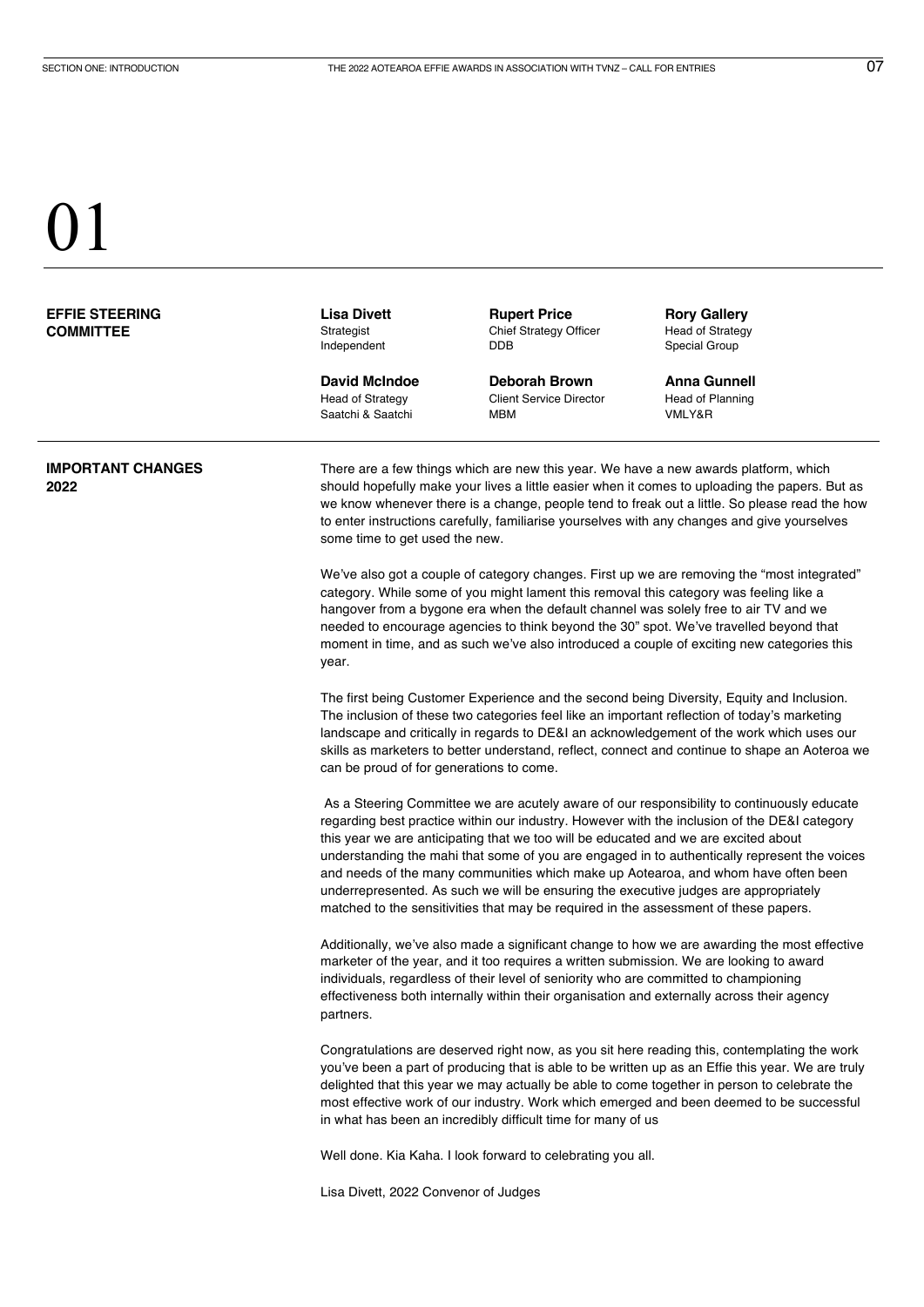### <span id="page-7-0"></span>**KEY DATES Call for Entries goes live: Wednesday 22 June**

| <b>Call for Entries goes live:</b> | <b>Wednesday 22 June</b>                   |
|------------------------------------|--------------------------------------------|
| Entry Writing Workshop:            | Wednesday 22 June                          |
| <b>MATARIKI:</b>                   | Friday 24 June                             |
| <b>SCHOOL HOLIDAYS:</b>            | Saturday 9 - Sunday 24 July                |
| <b>Entries close:</b>              | <b>Tuesday 9 August</b>                    |
| Late entry deadline (fees apply):  | Thursday 11 August                         |
| Preliminary Judging:               | Tuesday 30 August - Tuesday 6 September    |
| Finalists Announced:               | Wednesday 7 September                      |
| Tickets on sale:                   | Wednesday 7 September                      |
| Category judging (Online):         | Tuesday 13 - Monday 19 September           |
| Category judging (In person):      | Tuesday 20 September                       |
| Executive Online Judging:          | Thursday 29 September - Thursday 6 October |
| <b>SCHOOL HOLIDAYS:</b>            | Saturday 1 - Sunday 16 October             |
| Executive Judging:                 | Tuesday 11 October                         |
| Effie Awards Show:                 | Thursday 20 October                        |

**PLEASE NOTE: DUE TO THE NEW AWARDS PLATFORM WE HAVE MOVED TO, WE ARE NOT ABLE TO ACCOMMODATE ANY ENTRIES PAST THE EXTENDED DEADLINE. IN ORDER TO AVOID DISAPPOINTMENT, PLEASE ENSURE ENTRIES ARE DELIVERED IN FULL, ON TIME**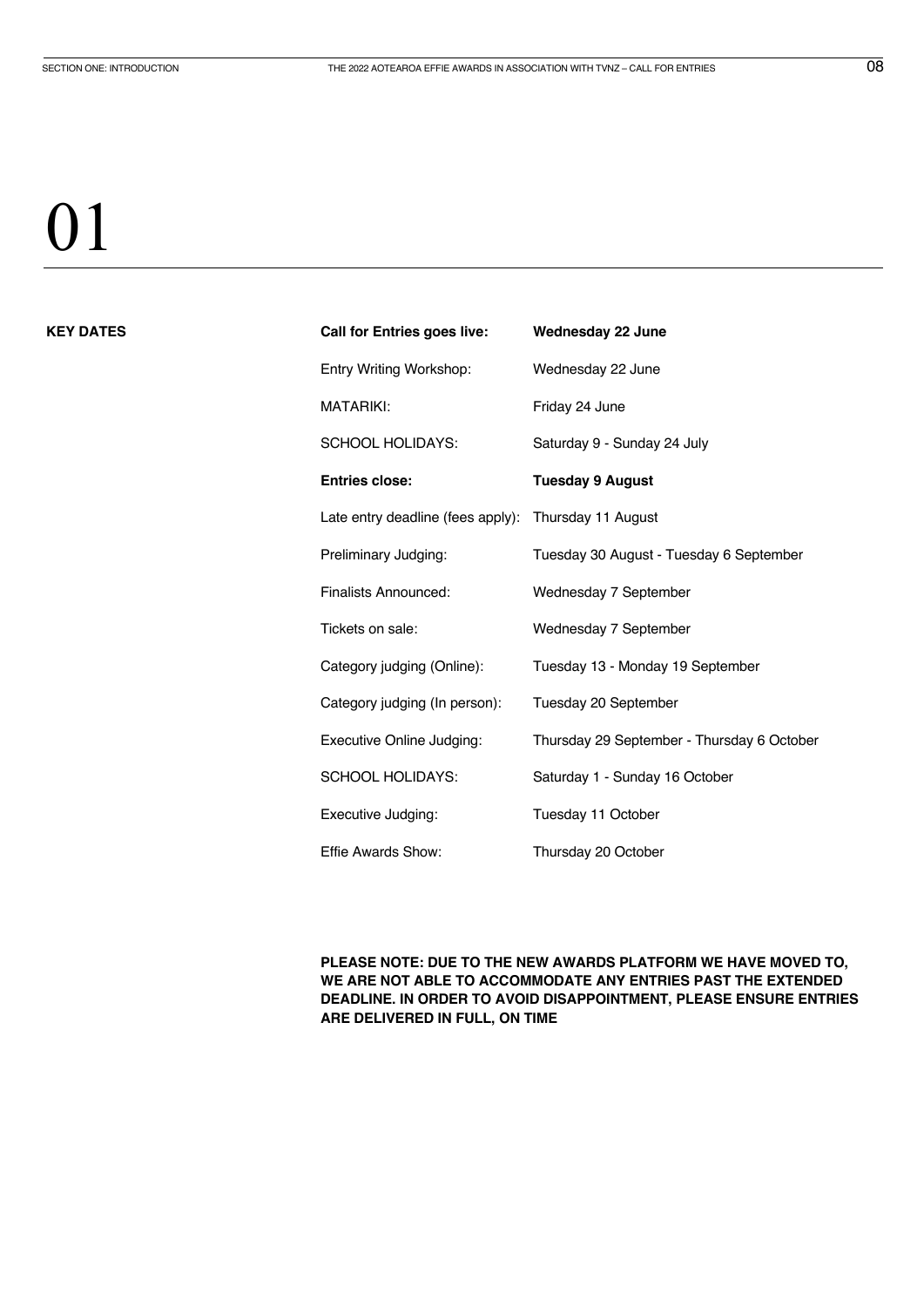### <span id="page-8-0"></span> $Q\bar{Q}$

*Section two: 2022 Categories and Criteria*

### **EFFIE AWARD CATEGORIES**

The following Effie Award categories are intended as a guide for your campaign submissions. The Effie Awards Executive Judging Panel reserves the right to recategorise campaigns if entries received in a particular category warrant such action. You are allowed to enter multiple categories (within the entry rules). However, please ensure that you use the correct entry form and tailor your entry so that it squarely addresses the requirements of that category. Your chances of success in each category increases significantly if you have tailored your entry specific to the requirements of that category.

DO NOT fall into the 'Cut & Paste' trap. There is a separate entry form for each category. Judges will be instructed to evaluate entries against specific criteria for the category.

### **Entry Rules**

- \_ All entries must be no longer than 2,500 words (with the exceptions of Category U, Sustained Success, which has a limit of 3,000 words, and category V, Effective Marketer of the Year, which has a limit of 1,500 words).
- \_ A campaign can be entered into only one of the categories A to G, e.g. A campaign cannot be entered into both Category C and Category D.
- \_ Only campaigns introducing a NEW brand, product, service, or variant can be entered into category H 'New Product or Service'.
- Campaigns entered into category A (Charity/Not for Profit) cannot be entered into category I (Limited Budget).

### **A. Charity/Not for Profit**

Promoting a particular not-for-profit association, special interest group charity or charitable society. Typically fundraising or promoting the work of the charity. Judges are looking for proof that your communications drove a very positive outcome for the charity either by way of fundraising or brand-building or public support for the organisation and its cause.

### **B. Social Marketing/Public Service**

Marketing communications of a public service nature, including campaigns to promote social or behavioural change. This typically involves government department, local body or community service campaigns. Judges are looking for proof that your communications significantly contributed to a positive social change, driving a valuable outcome of social good i.e. you changed how people think, and what they do in line with stated campaign objectives.

### **C. Retail/Etail**

Stores and/or websites that provide either a diverse range of merchandise (e.g. department store) or that specialise in a particular line of products. More than just your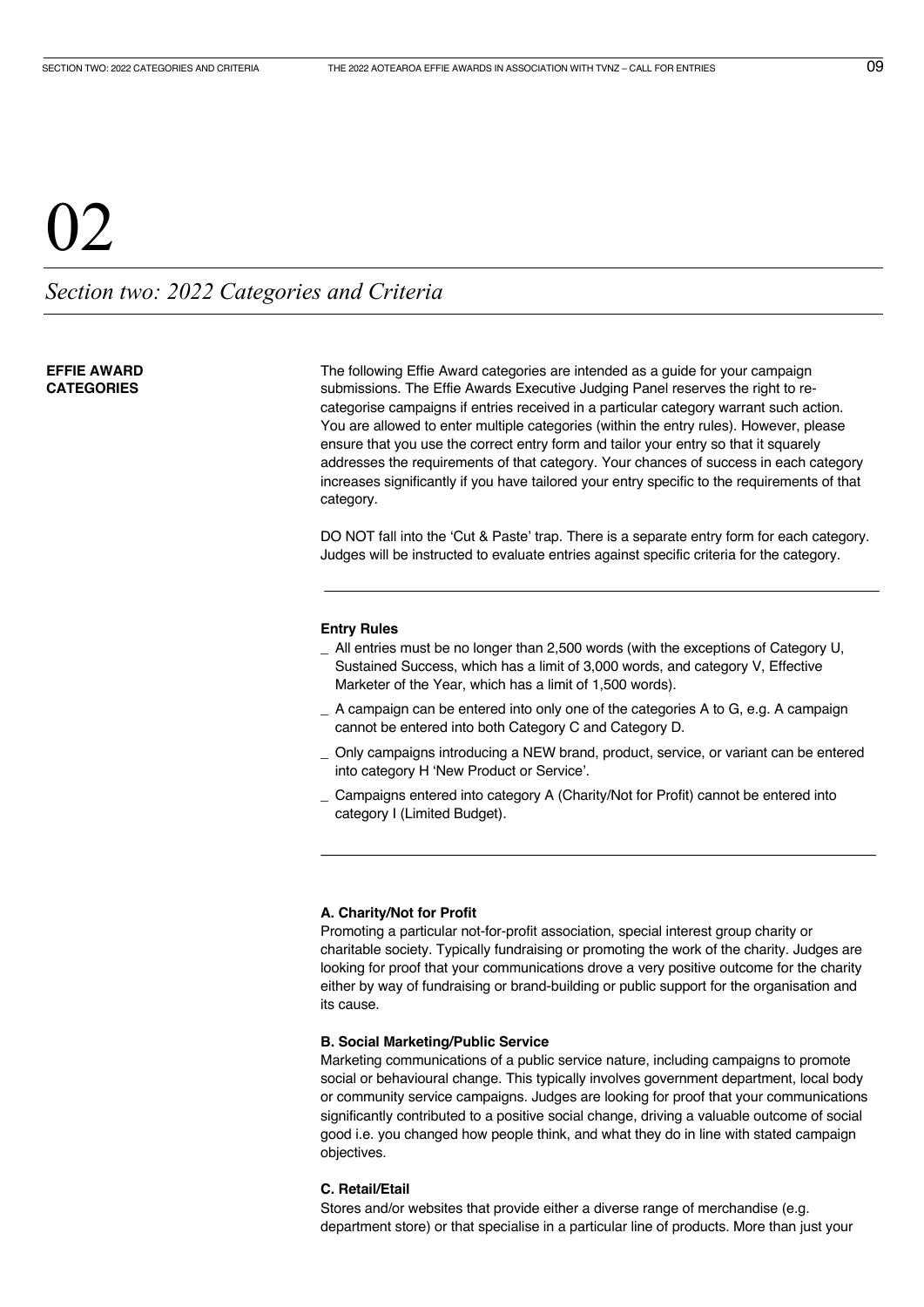normal product and price advertising, good retail campaigns need to fundamentally develop a stronger brand proposition, a larger customer base and grow overall sales value. Judges are looking for proof that your communications grew the brand, grew the customer base, grew sales and blew the category and the competitors out of the water. If you just discounted some product and slapped up a "SALE" poster, then don't bother entering.

### **D. Business to Business (B2B)**

The Business-to-Business category is designed for dedicated campaigns that are directed from one company to another company or companies, within a professional, trade or industry context, as opposed to consumers. It is about returning business value through commercial creativity and delivering growth (i.e. margin/sales). It is very important in this category to clarify exactly what the role of the campaign was and how it worked to influence the attitudes and behaviour of the target market. Judges will be looking for insight, innovation, and irrefutable proof that communication has been instrumental in delivering ongoing business-to-business outcomes.

### **E. Fast Moving Consumer Goods (FMCG)**

All fast-moving consumer goods products (NB: established in the market for over 12 months). This is one of the most popular categories, so if your stuff didn't fly off the shelves or out of the chillers, think hard before you start writing. Typically, competition in store and in the Effies is fierce and only the strongest will survive. Judges are looking for proof that your strategy is fresh, original and creative and changed the way consumers purchase. You either grew the pie or you just ate the other team's pie, but whatever you did, you made a big impact.

#### **F. Consumer Durables**

Any product which is not purchased on a regular basis, and where there is a high involvement decision-making process. For instance: motor vehicles, white goods, brown goods, household furnishings, electronics and pharmaceuticals. This category is full of surprises attracting a wide range of entries from push bikes to Porsches to computers. It is definitely a category where we will be comparing apples and oranges. The judges are looking for proof of the difficulties of competing in this category and that your communications pushed the client way out in front of its competitors.

### **G. Consumer Services**

Open to companies whose main focus is providing a service to the consumer. For instance: airlines, hotels, tourism, energy suppliers, financial services, telecommunications, and entertainment. The services companies typically do well at the Effies. Judges are looking for proof that communications helped companies to differentiate their brands and drive their service proposition to build stronger customer engagement and revenues over time.

### **H. International Marketing**

The intent of this category is to recognise campaigns that run in other countries but are designed to generate financial, sales or other results in New Zealand. It recognises marketing campaigns for New Zealand based organisations that were developed here in New Zealand but have run in other countries, but with the specific and sole intent of generating results in New Zealand. These campaigns have generated demonstrable results and paid back here in New Zealand which they can connect to work that ran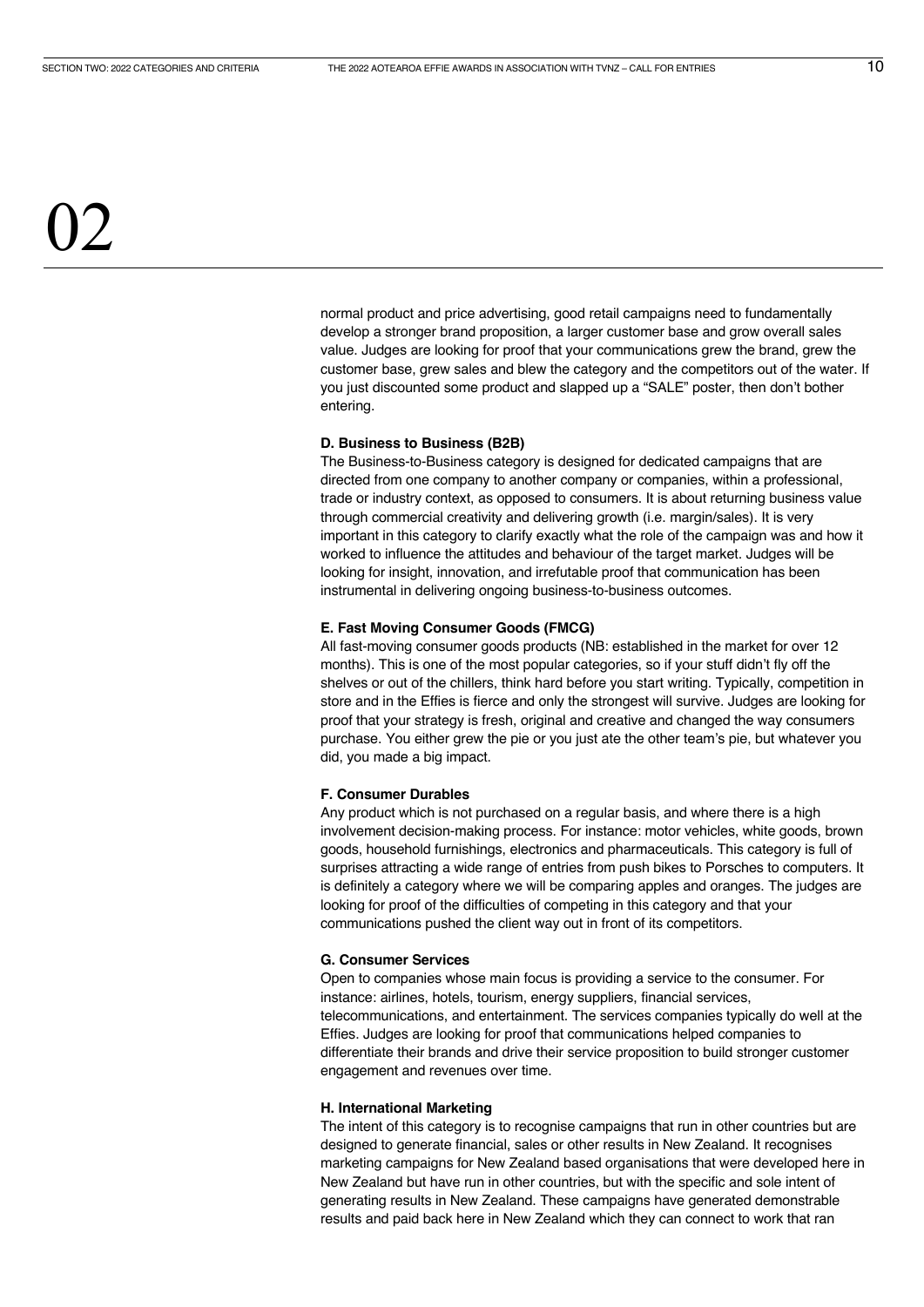outside New Zealand (the work can also have run in New Zealand, but that is not an eligibility requirement for this category).

*Examples of the types of work eligible could include:*

- \_ A New Zealand based e-commerce site that markets in multiple countries but that manages the sales process from New Zealand and revenue comes directly to New Zealand.
- \_ Inbound tourism campaigns that ran in other countries e.g. Australia, that can demonstrate results in New Zealand as opposed to results in Australia. This could include things like increased visitor numbers, increased spend, regional uplifts, average spend per tourist etc.

(NOTE - In the case above, campaign results in the country the campaign ran in e.g. Australia, would be classed as outbound tourism and are not eligible for inclusion in the New Zealand entry paper. They can only be entered in the Effie programme of the country the campaign ran in (Australia), should you choose to do so.)

NB: Specifically excluded from this category are New Zealand brands that sell products in other countries where the revenue remains with a local subsidiary or distribution partner, even if the campaign was developed in New Zealand.

#### **I. New Product or Service**

These must be NEW products, services, brands or variants developed to exist beyond just the campaign period. To be eligible, a NEW campaign and product or service must have launched within the eligibility period of 1 June 2020 and 30 June 2022. Results for launches are often good in the first year, so you'll need to clearly demonstrate to the judges why the results were above and beyond what would ordinarily be expected. Results can be measured until close of entry in August.

### **J. Limited Budget: Less than \$100,000**

Campaigns with a total production and media spend of \$100,000 or less. It must be a stand-alone campaign as opposed to a single execution from a larger campaign. This category is all about achieving a lot for a little. Judges are looking for strategic thinking, creative work and results that show how to convert a modest budget into a significant commercial result. Note: the budget limit of \$100,000 must include the cost of any promotional prizes or incentives.

*In the next section, the judges will look for proof that the claimed results were achieved because a particular type of campaign and idea were employed.*

#### **K. Customer Experience**

In this category, innovative single marketing & business activities or entire marketing programs will be awarded. You can submit any action or business idea regarding customer experience innovation that has had an exceptionally positive impact on the market position of a business, brand, product, or service. If communication was a significant element of marketing mix, work should be submitted in another competition category of Effie. Examples of eligible activities in this category include: design, technology or UX innovation for the customer experience; introduction/change of a loyalty program, introduction of a new distribution channel, app development, etc.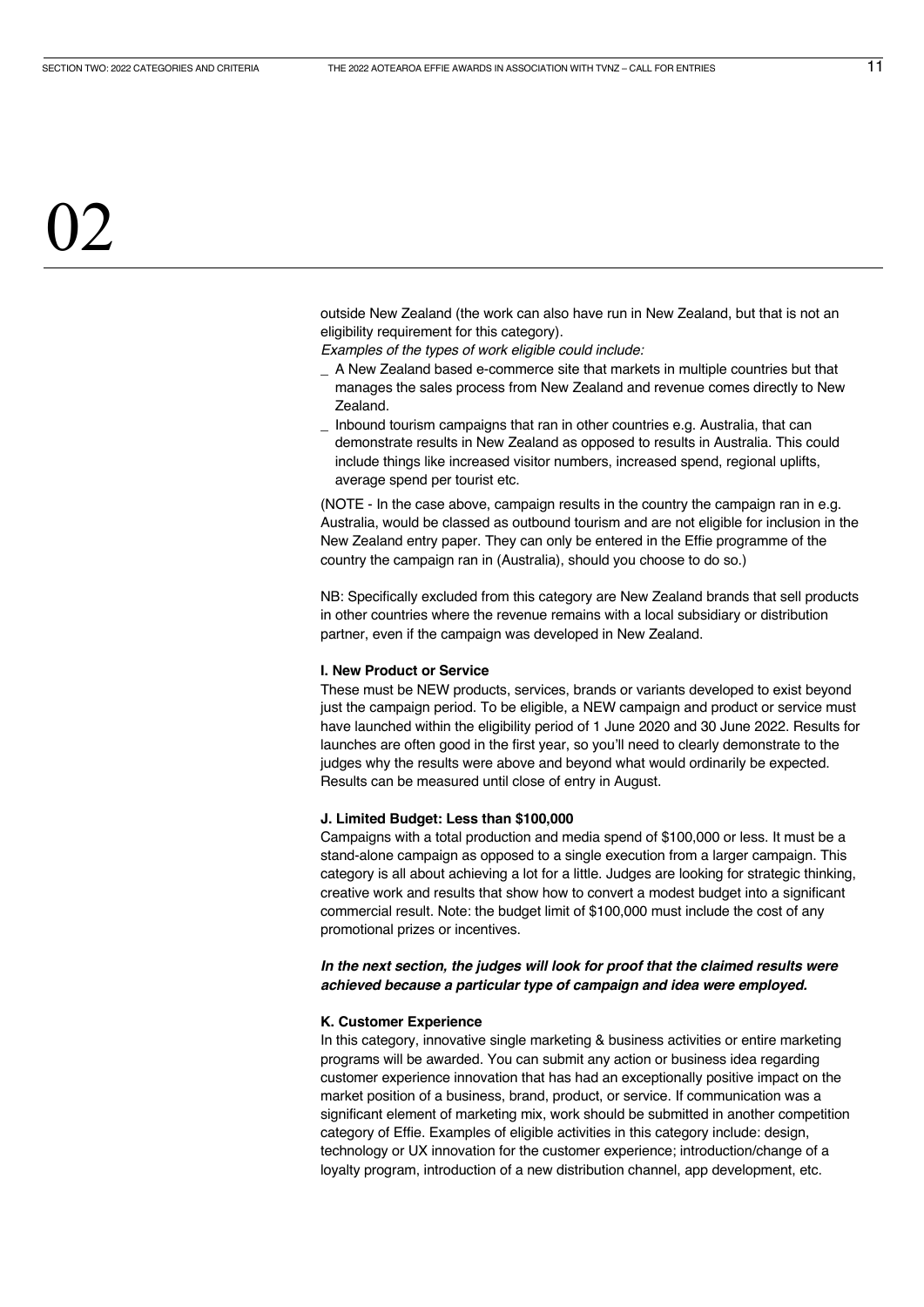# $\mathcal{V}$

### **L. Most Effective use of Social Media**

Campaigns that set out with the explicit purpose of using social media as the primary communications channel or have social at their heart. They may take the form of a campaign or an ongoing social programme but must be social first, as opposed to an advertising campaign reformatted for a social media environment. Judges will need a clear rationale for why social was the right way to tackle the client's brief. They will be looking for campaigns or initiatives that begin with an insight-led idea born of deep understanding of a socially connected audience. They will need to show how their grasp of the role of platforms and their capabilities contributed to the social solution.

#### **M. Most Effective use of Content**

Campaigns that met the client challenge and had a demonstrable impact on business results through a compelling content-led solution. The judges are looking for content campaigns that took the big idea beyond advertising-led solutions and formats. Examples might include editorial-style content, branded entertainment, or informational content that influenced brand and business results. Entries should explain what insight led to content being the best solution to the client brief. You will need to demonstrate how the context or platform in which the content appeared enhanced the relevance and impact of the content. You will need to prove how this solution drove material and measurable results for the brand.

### **N. Most Effective use of Digital Technology**

Campaigns that have digital technology at their heart. The kind of idea that demonstrates how the digital innovation or solution maximised the communication impact and achieved the campaign objective. Judges are looking for campaigns that begin with a digital idea, as opposed to advertising or integrated campaigns with a digital element. They'll need a clear rationale for why digital technology was the most effective way to tackle the client's brief, and evidence of how the digital technology measurably and materially drove the commercial result. You will need to measure and prove the effect it had on consumer behaviour, perceptual shifts and how it correlates with positive and sustainable business results.

### **O. Most Effective Use of Data**

Campaigns that used data, analytics, or technology to inform the strategic solution and shape its execution to market. This is more than using research data or statistics to generate an insight. Entries should explain how advanced data strategy, technology or analytics capabilities were integral to the formation and execution of the communication and creative solution and prove this delivered business or brand outcomes. Examples include (but are not limited to) data-driven personalisation that meet various audience segments, the application of AI and wearable tech.

### **P. Most Effective PR/Experiential Campaign**

Campaigns that have a PR or experiential idea at their heart. The kind of idea that sets out with the explicit purpose to get the media talking or involve consumers in a tangible experience that delivers on the brand's positioning or business objectives. Judges are looking for campaigns that begin with a PR or experiential idea, as opposed to marketing or integrated campaigns with a PR or experiential element. Great use of sponsorship or partnerships could be entered in this category. The judges will be looking for evidence of significant earned media, alongside commercial results. They'll need a clear rationale for why PR or experiential was the right way to tackle the client's brief, and evidence of how the PR or experiential activity measurably and materially drove the commercial result.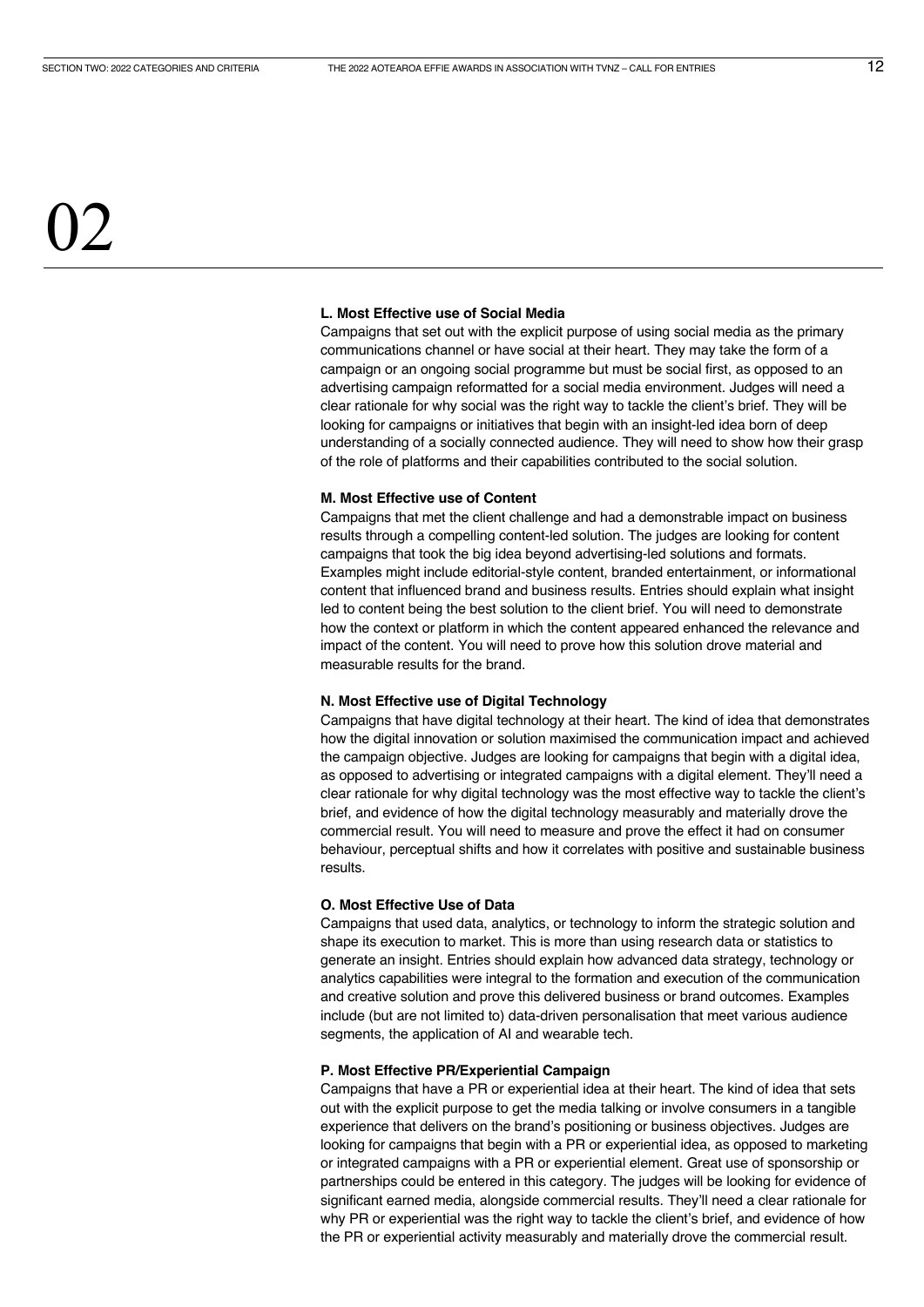Strength of proof will rely on demonstrating the link between this activity and how it has shifted consumer perceptions and behaviour in a way that has tangibly driven business effect.

### **Q. Best Strategic Thinking**

Campaigns that display particularly strong strategic thinking. This is the thinking before the creative brief, as opposed to the creative idea or execution. Judges are looking for examples of where an agency has taken a client's brief, and through fresh insight or inspired problem solving, developed a ground-breaking strategic direction. Judges will need to see a clear delineation between the strategic and creative thinking and understand how the strategic and creative platforms have or will deliver long-term success for the brand.

### **R. Most Progressive Campaign**

Campaigns that break marketing's mould and achieve their communications objectives in highly untraditional ways. Judges are looking for strategic thinking, creative ideas and campaign construction that is highly provocative, and which challenges advertising or marketing conventions. Just being different or new is not enough. We're looking for examples of work that changes how we think about what is possible. These are the campaigns that capture the imagination of the industry as well as the consumer and demonstrate the power of creative thinking in effective communication. Winning campaigns will need to demonstrate how the progressive nature of the campaign created the sustained commercial result.

### **S. Short-Term Success**

This category is for short-term impact campaigns that are designed to work within a 6 month period. This could be a day, a week or a number of months. Judges will still be looking for proof around the business challenge, where the insight and strategy came from, the great execution and how it delivered excellent results that met the short-term objectives.

#### **T. Diversity, Equity & Inclusion**

This category applies to any campaigns, brand or non-profit, whose success was dependent on effectively and authentically connecting with specific cultural, ethnic, or underrepresented groups or communities (example: LGBTQIA+, people with disabilities, indigenous peoples, etc.). If the entry had multiple audiences, it is necessary to demonstrate results for the specific audience detailed in the entry. Identify any elements in the creative work or strategy that are specifically directed to this community and any relevant cultural differences, dynamics and/or nuances, traditions, values, linguistic characteristics, and their significance with respect to your submission. Judges may not be familiar with your particular segment, so this is your opportunity to showcase the details that they may miss.

### **U. Sustained Success**

Products or services that have experienced sustained success for a period of at least 36 months. Entries must have a common objective and utilised the same strategy throughout the length of the campaign. They may have done so using different executions, but still deliver to the core insight and idea. The current year's results must be included and be shown to build on the previous results. This award recognises strategy and creative platforms that are 'built to last' and demonstrate effectiveness over time. Judges will be looking for proof around the scale of challenge, where the strategy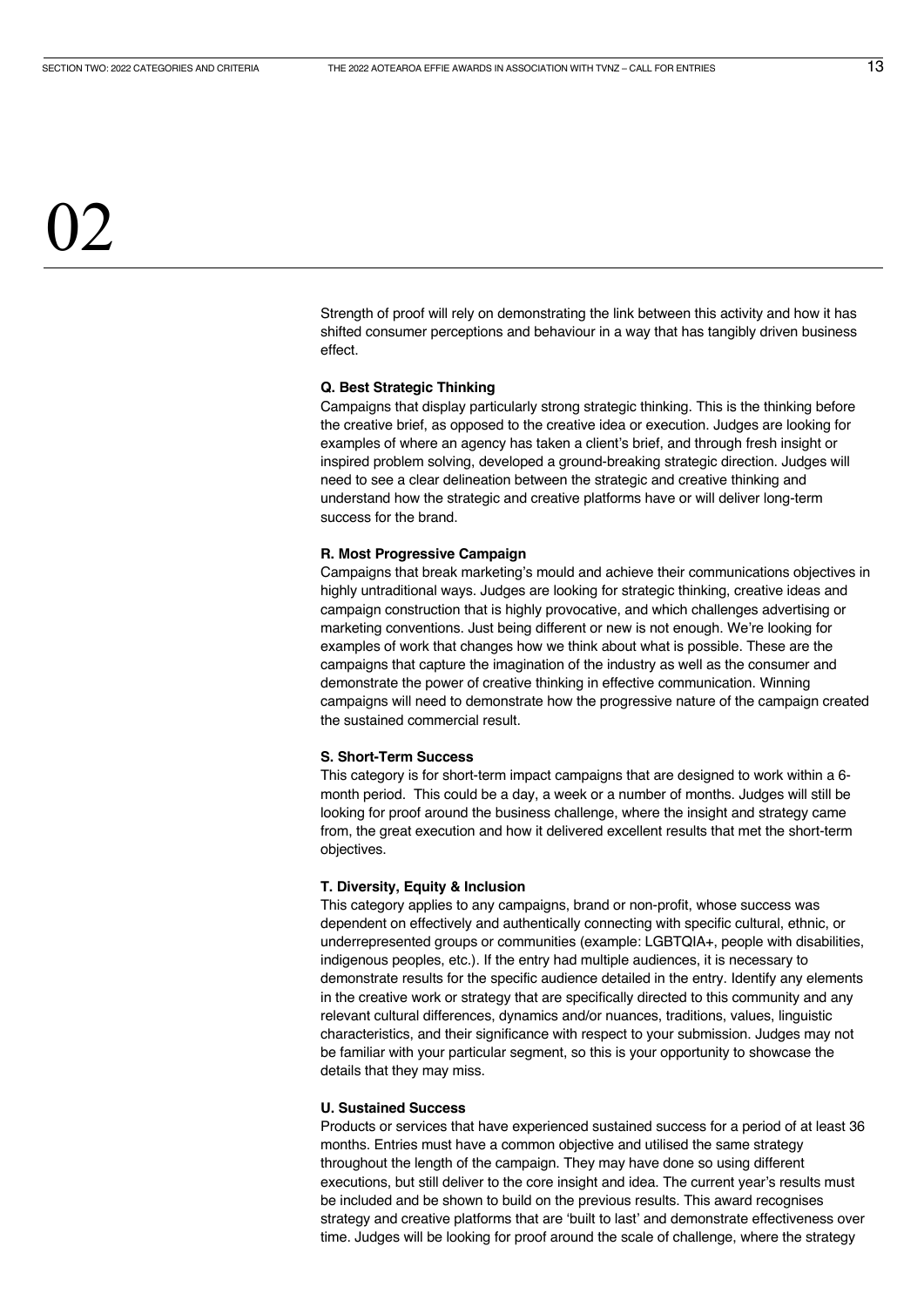<span id="page-13-0"></span>came from, where it's going and how it continued to deliver results for the client over a sustained period of time. **Word Count 3000.**

### **V. Effective Marketer of the Year**

This award celebrates clients who champion effectiveness. Open to clients who have entered Effie cases within the last 3 years and can demonstrate a culture and commitment to advertising effectiveness. The entry can be jointly submitted by the advertiser and the agency/agencies. **Word Count 1500.**

NOTE: Previous entrants may update prior submissions if they wish, noting the eligibility period.

### **EXECUTIVE JUDGES' CHOICE AWARDS**

Note: These special categories cannot be entered and are awarded either by the Executive Judging Panel from the small pool of winning finalists or through the calculation of points.

### **Hardest Challenge**

Campaigns that begin with an extraordinary degree of difficulty and achieve the seemingly impossible. Judges are looking for evidence that the challenge to the agency was an extremely tough one and, where relevant, that success was sustained. The campaign objectives will need to be very well qualified with a clear description of why they are so challenging. The winner will demonstrate strategic thinking, creative work and results that show how to succeed against all odds. Judges will favour entries that campaigns that provide evidence of sustained effects.

### **Most Effective Agency of the Year**

This award recognises the most significant contribution made by an advertising agency to the success of their clients in the Effie Awards and reflects the true partnership between agency and client in achieving outstanding effectiveness in marketing communications. The award is based on the weighted value of Gold, Silver and Bronze Effie Awards won and number of finalist entries. The Grand Effie winner will receive 48 points, 24 points are awarded for Gold, 12 for Silver, 6 for Bronze and 2 for a finalist. Points are calculated and the winner is identified. Agencies listed as a contributing agency will also receive points as outlined on page 5.

### Note:

A gold award that becomes the Grand Effie winner will not have double points awarded i.e. a Grand Effie contributes only 48 points, not 48 points plus the 24 points for the related gold award.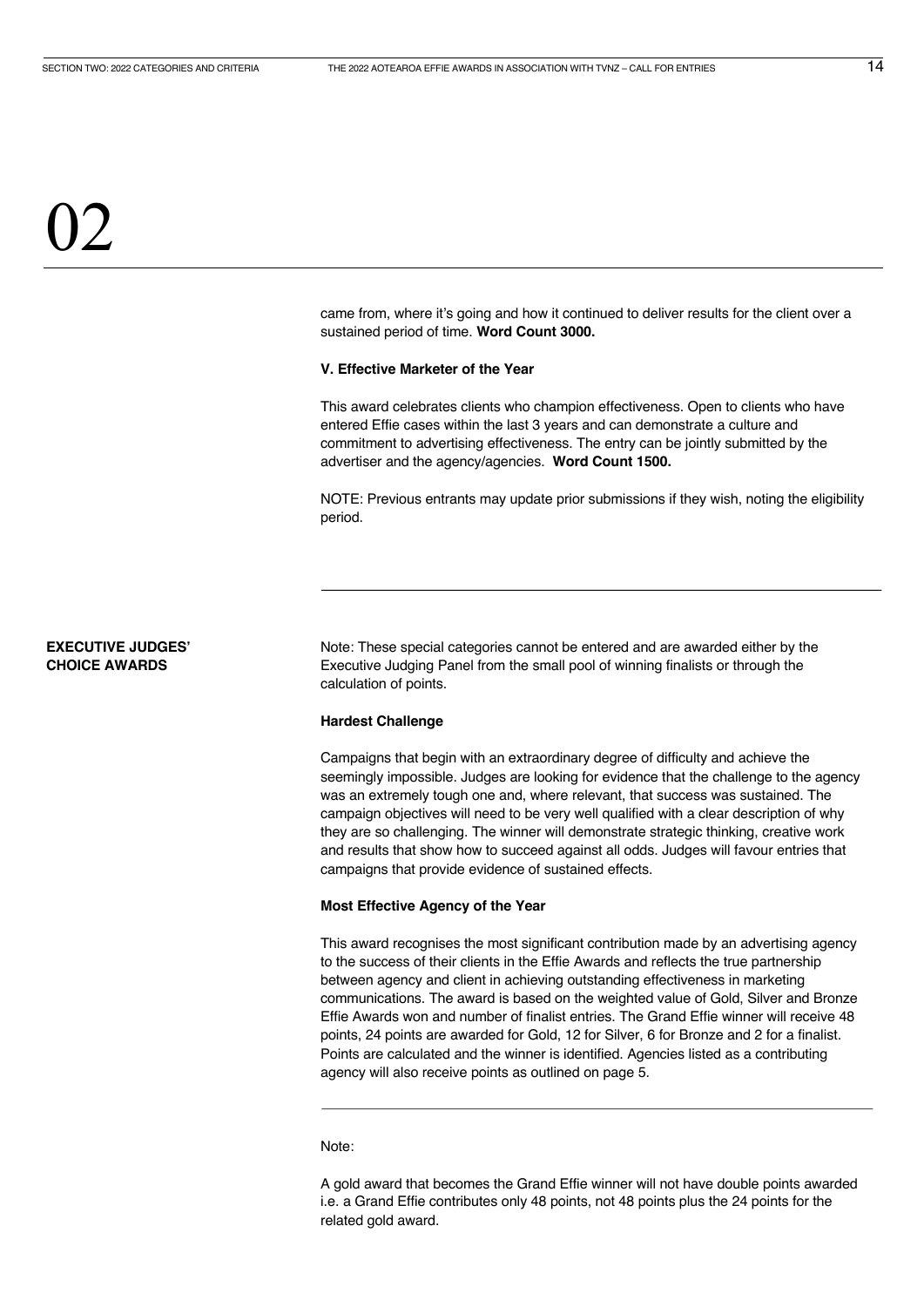Similarly, points will only be awarded for the highest award received. Therefore, points for a gold or silver award will not also receive finalist points.

Most Effective Agency and Effective Marketer of the Year awards and Hardest Challenge do not receive points in the Global Effie Effectiveness Index.

#### **GRAND EFFIE® sponsored by TVNZ**

All Gold Effie category winners will be eligible for the Grand Effie. This award is given to the campaign that achieved the most extraordinary commercial result for its client. Judges will evaluate the magnitude of the results, the return the client received on their investment and the evidence of that return having been driven by the agency's campaign, to recognise the most effective campaign from a commercial results perspective.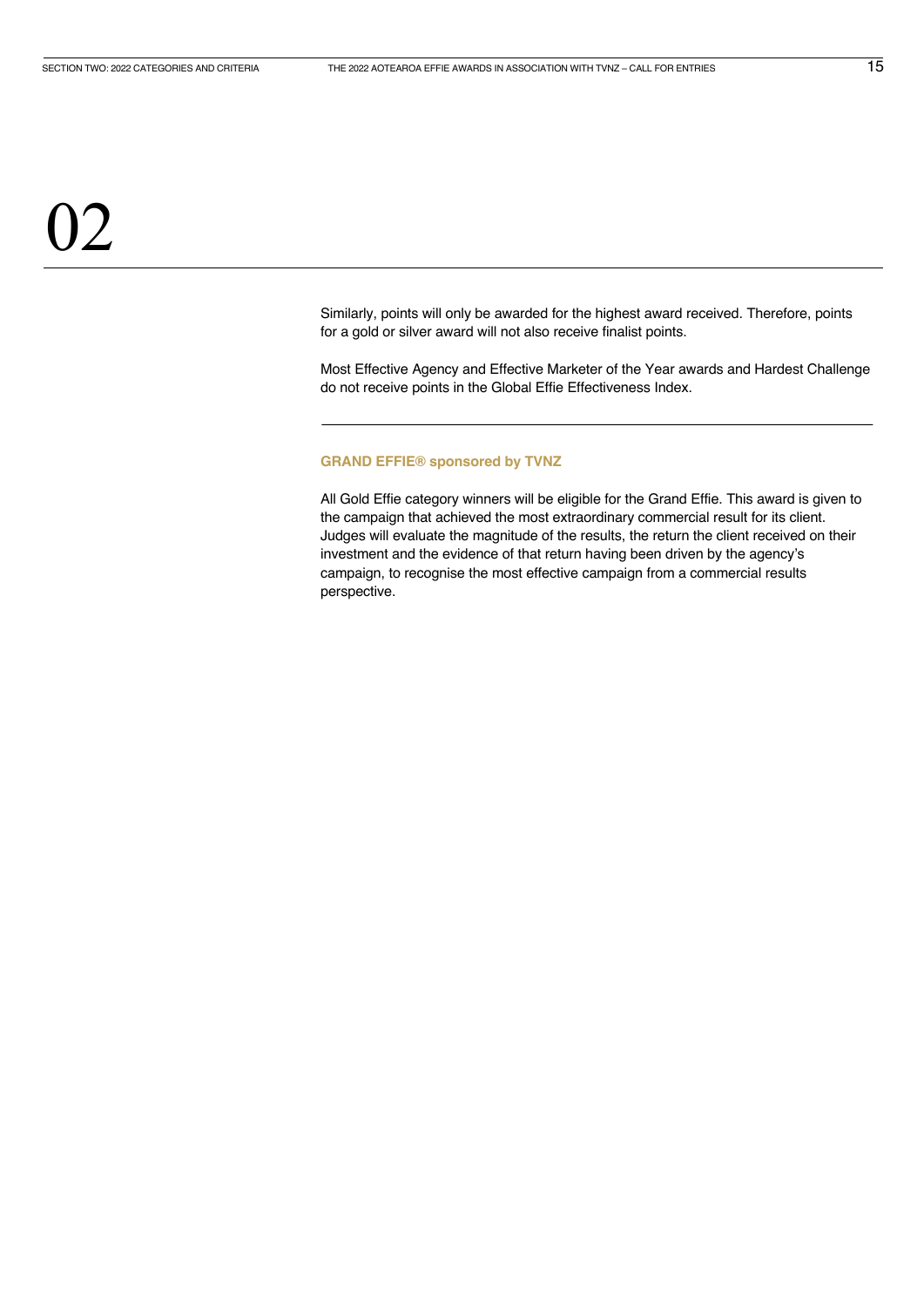### <span id="page-15-0"></span>*Section three: How to Enter*

| <b>CONDITIONS OF ENTRY</b> | Eligibility period: marketing communications campaigns (and results) that ran in<br>NZ between 1 June 2020 to 30 June 2022 will be eligible to enter.                                                                                                                                                                                                                                                                                                                                                                                                                              |  |
|----------------------------|------------------------------------------------------------------------------------------------------------------------------------------------------------------------------------------------------------------------------------------------------------------------------------------------------------------------------------------------------------------------------------------------------------------------------------------------------------------------------------------------------------------------------------------------------------------------------------|--|
|                            | The entrant agrees that the Comms Council will not accept responsibility for errors or<br>omissions reproduced in award publicity material, or for work lost or damaged.                                                                                                                                                                                                                                                                                                                                                                                                           |  |
|                            | The entrant grants The Comms Council permission to show the entries at the Effie<br>Awards show and at other times deemed appropriate share the entire entry after the Effie<br>Awards show. It is a condition of entry that the Comms Council reserve the right and<br>shall be permitted at all times to use at their discretion any material or part material<br>submitted for the Effie Awards on the Comms Council website, in promotional and<br>educational books, videos, articles and such other means as they deem appropriate for<br>learning and educational purposes. |  |
|                            | All decisions of the Effie Awards Committee in all matters relating to the competition shall<br>be final and binding.                                                                                                                                                                                                                                                                                                                                                                                                                                                              |  |
| <b>HOW TO ENTER</b>        | Please note the word count of 2,500 words per entry (with the exception of<br>categories U and V).<br>Entry forms are available from <b>commscouncil.nz</b> . Please ensure you use the correct<br>entry form for the category being entered.                                                                                                                                                                                                                                                                                                                                      |  |
|                            | <b>Download</b>                                                                                                                                                                                                                                                                                                                                                                                                                                                                                                                                                                    |  |
|                            | Download and save your entry forms from the Comms Council website onto your<br>desktop<br>The whole entry must be completed on the official entry form<br>PowerPoint, additional information, binding of entry etc. will not be accepted.                                                                                                                                                                                                                                                                                                                                          |  |
|                            | Graphs may be inserted into the main body of the entry.<br>You will be copying and pasting the information into the awards portal so graphs<br>will need to be saved as images or excel to be uploaded in the portal.                                                                                                                                                                                                                                                                                                                                                              |  |
|                            | <b>To Register</b>                                                                                                                                                                                                                                                                                                                                                                                                                                                                                                                                                                 |  |
|                            | Click on the link to the online registration. https://effie.awardsplatform.com/<br>Click "Enter Here".                                                                                                                                                                                                                                                                                                                                                                                                                                                                             |  |
|                            | _ Create your username and password (a new login each year).                                                                                                                                                                                                                                                                                                                                                                                                                                                                                                                       |  |
|                            | _ You will be asked to submit the following details:<br>Agency, agency network and holding company, Comms Council Membership<br>status.                                                                                                                                                                                                                                                                                                                                                                                                                                            |  |
|                            | <b>Add your entries</b>                                                                                                                                                                                                                                                                                                                                                                                                                                                                                                                                                            |  |
|                            | You will be asked to enter your entry details. This includes:                                                                                                                                                                                                                                                                                                                                                                                                                                                                                                                      |  |
|                            | Campaign details                                                                                                                                                                                                                                                                                                                                                                                                                                                                                                                                                                   |  |
|                            | Lead Marketer/Client information and photograph of the nominated marketer(s)                                                                                                                                                                                                                                                                                                                                                                                                                                                                                                       |  |
|                            | Additional Agency Information<br>Effie and PVBLIC Foundation (Sustainable Development Goals)                                                                                                                                                                                                                                                                                                                                                                                                                                                                                       |  |
|                            | Entry form and Campaign Material Upload                                                                                                                                                                                                                                                                                                                                                                                                                                                                                                                                            |  |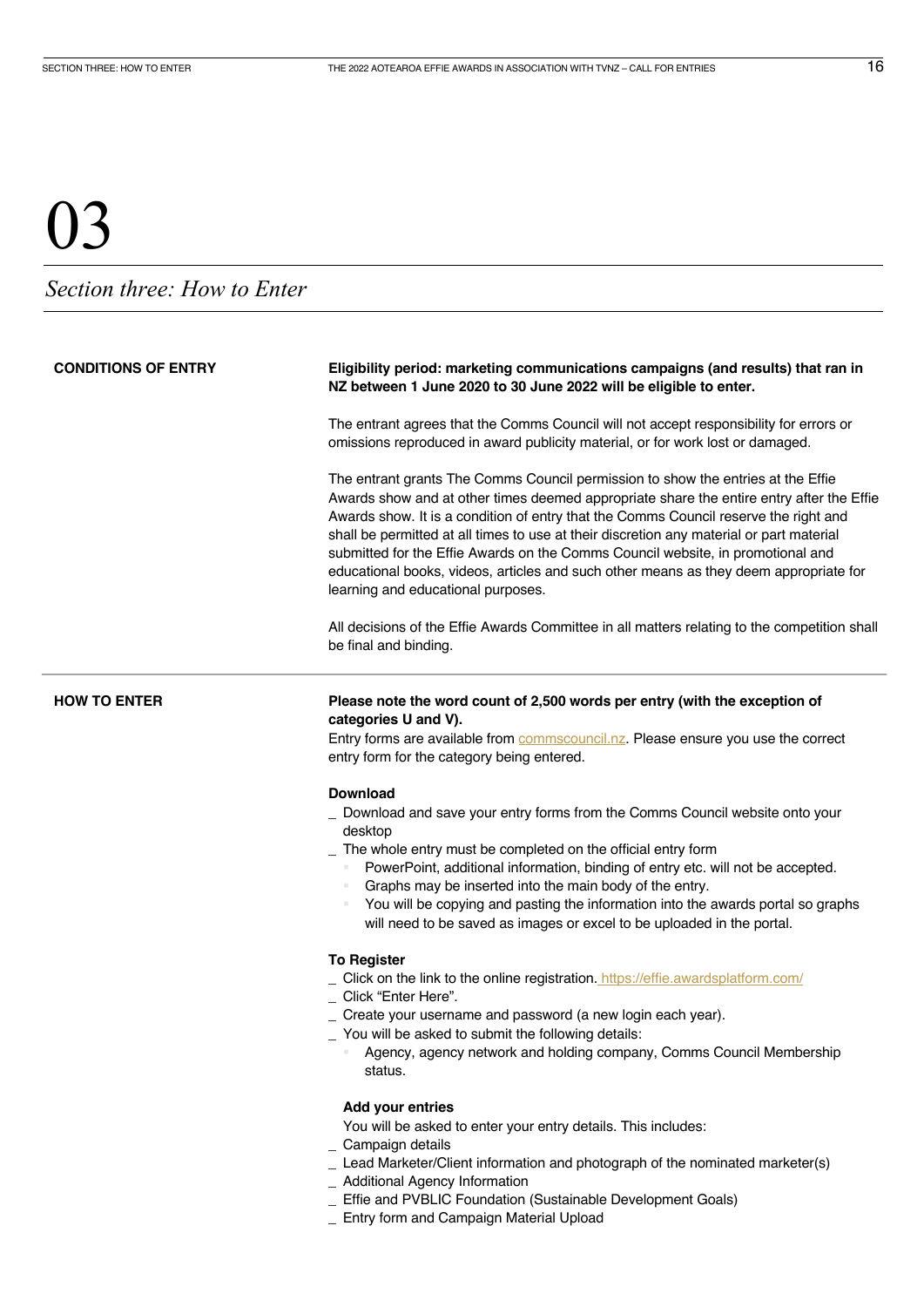<span id="page-16-0"></span>**A downloadable list is available here. This may assist with collating the data required for each entry. Note that this data will need to be copied and pasted into the portal itself.**

### **Confirmation**

- \_ When you have completed your entry submission you will receive an email confirming your entry details.
- \_ For each entry, an Entry Number is automatically generated.
- \_ You must include this entry number in the header of each page of your entry. Each individual entry must have a unique entry number.
- \_ The same entry may be submitted in more than one category but please note that each individual entry must have its own entry form, entry number and copy of supporting materials.
- Your login allows you to update or change the details captured on the online registration form if need be.

#### **Remember**

- \_ **The maximum word limit is 2,500 words (except categories U & V).**
- \_ Words in graphs or schedules will not be counted if kept under 20 words.

### **ANY ENTRY WHICH HAS EXCEEDED THE WORD LIMIT WILL BE RETURNED TO YOU UNDER THE SCRUTINEERING RULES TO CORRECT.**

AUTHORISATION FORMS **An authorisation forms are available to download here**. They should then be uploaded to the award platform with

> The authorisation form must be signed by both an officer of the agency and an officer of the client company acknowledging that the entry is a true and accurate representation of the media campaign and giving permission for Comms Council to use at their discretion any material submitted to The Comms Council Effie Awards for the purpose of shared learning in hard copy and online formats.

Each authorisation form is specific to the entry number and signed forms should be [uploaded](https://effie.awardsplatform.com/) with the relevant entry in the portal.

| <b>ENTRY FEES</b> | All categories      | <b>On Time Entries</b>   | <b>Extended &amp; Final Deadline</b> |
|-------------------|---------------------|--------------------------|--------------------------------------|
|                   | Members & Sponsors  | $$600 + qst$ per entry   | $$1,200 + qst$ per entry             |
|                   | Non-Member Agencies | $$1,600 + qst$ per entry | $$2,600 + qst$ per entry             |

Scrutineering is charged at \$200 +gst per entry

For campaigns entered in more than one category, a late penalty must be paid for each late entry.

### **Payments can be made by:**

Visa or MasterCard through the online form. Note there is a 3.2% commission fee when paying by credit card.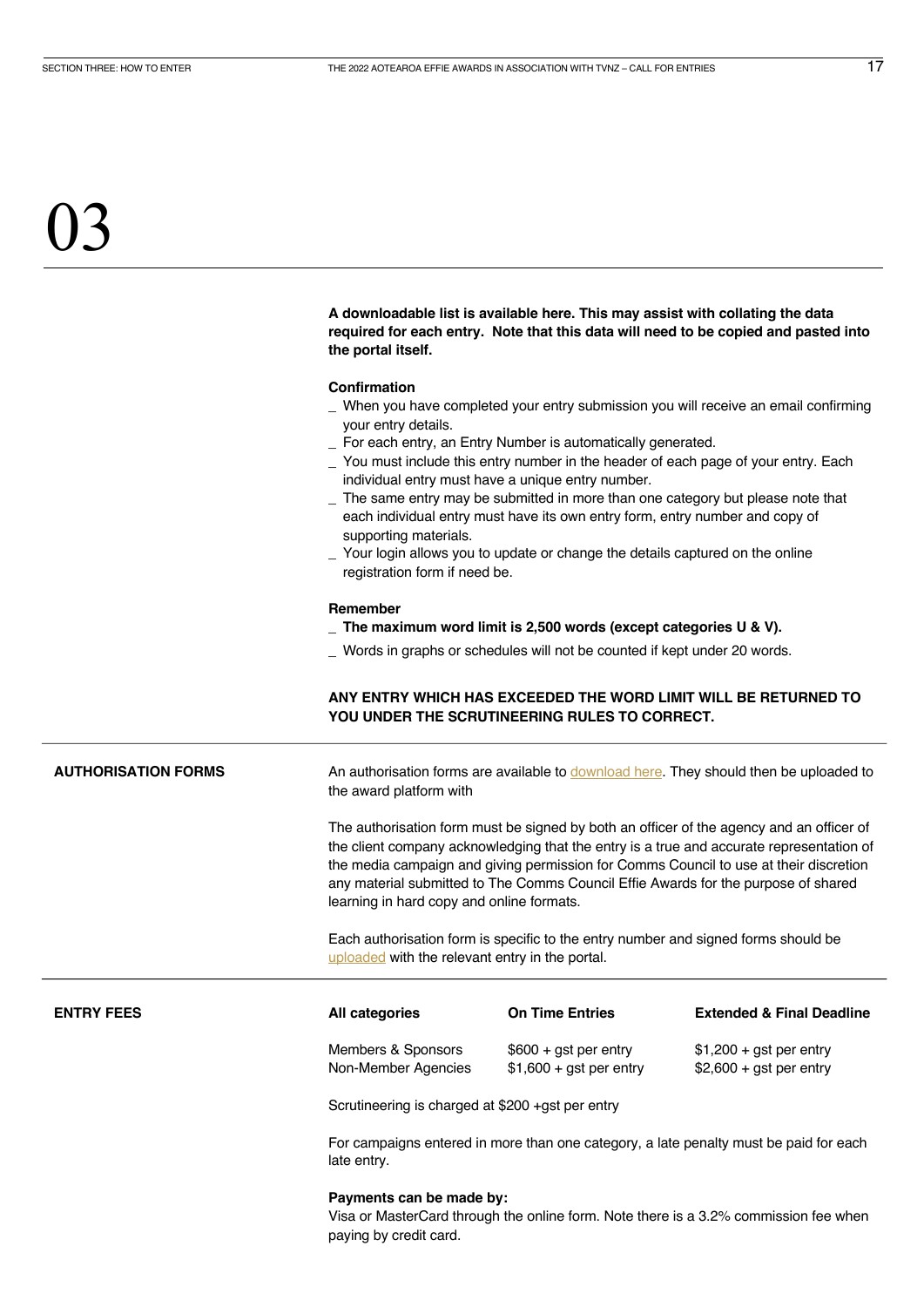<span id="page-17-0"></span>Bank Transfer to the Commercial Communications Council Bank:

BNZ Branch: Ponsonby: 02 0248 0238645 00 Reference: Effie 2022 + Company Name

Entries will NOT BE JUDGED unless all monies are received. Entry Fees are nonrefundable.

**CREDITS** All finalists are required to credit all creative and strategic partners who contributed to the marketing communications effort. You must credit the client. You may credit an additional agency to your own as "lead or primary agency." You are allowed up to 2 primary/lead Agencies on a campaign and four contributing Agencies.

> We urge you to think carefully about your partners – clients, agencies of all types including full service, media, digital, promo, PR, events, media owners, research companies etc.

### **The Global Effie Index Credits**

The credits submitted will be used to tally the 2022 Effie Effectiveness Index results. Since separate point values are given to lead and contributing agencies, it is critical that all companies are properly credited as lead or contributing agencies.

NB: These will appear on screen at The Effie Awards evening as supplied.

### **PUBLISHING POLICY & PERMISSION**

Finalists and winners of 2022 Effie Awards will be shared in various ways. Publication is at the discretion of the Comms Council, Effie Worldwide and the Effie Awards. Work submitted must be original and you must have secured rights to submit it.

#### **Campaign Materials and Case Studies**

- \_ The campaign material you enter becomes the property of The Comms Council, Effie Worldwide and the Effie Awards and will not be returned.
- \_ Campaign materials submitted to the Effie Awards includes all .jpg images, PDF images/slides, etc.
- \_ By entering your work in the Effie Awards, the Comms Council, Effie Worldwide and the Effie Awards are automatically granted the right to make copies, reproduce and display the campaign material and case summaries for education and publicity purposes such as, but not limited to the Comms Council website, the Effie Awards Journal, Effie Worldwide's Website, Partner Websites, press releases, newsletters, programming/conferences, and the Effie Awards show.
- In addition to the above, the Effie Awards offers entrants the opportunity to have their written entry published on the Comms Council website, the Effie Worldwide and partner websites, and/or publications as approved by the Comms Council.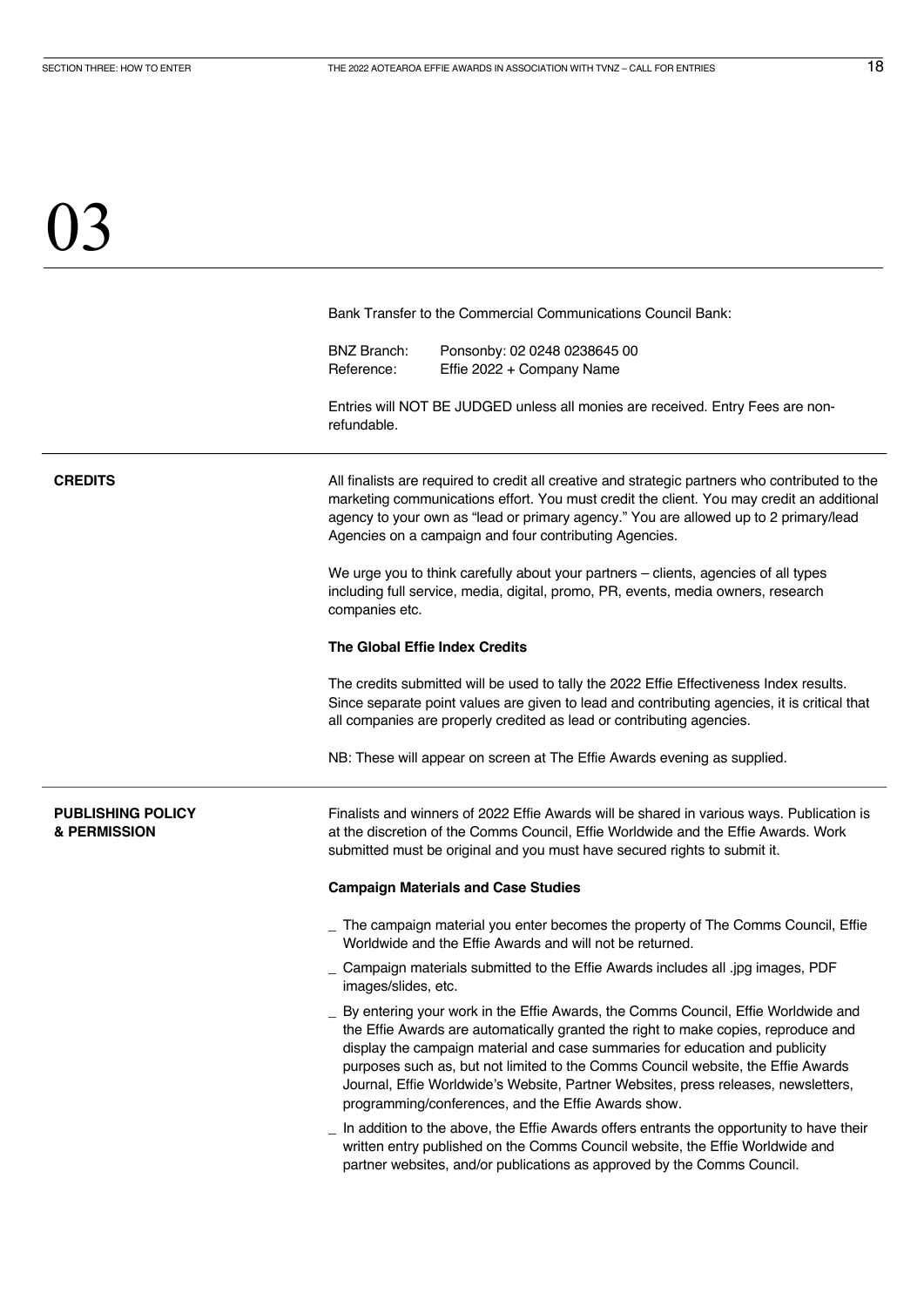### **Publication of Case Studies:**

- \_ All finalists will be asked to provide an electronic version of their entry(s) for case study purposes. Entrants will be given the opportunity for sensitive information to be resupplied with indexed numbers or redacted information before publication. Please highlight sensitive information in RED on the electronic entry.
- \_ The conditions of entry specify that entrants agree to their entries being published if they are GOLD metal winners.
- \_ It is the Comms Council experience that most advertisers are pleased and flattered when asked if winning case studies can be made public in order to further inform the body of evidence and information on marketing communications effectiveness and return on investment.

### **Read the Guide and the entry form carefully... then read them again.**

Remember that both the administration and judging of the Effie Awards is a large and complex process. Entries that make this task more difficult significantly reduce their chances of success.

Many entries fail to make it past the first cut simply because they ignore some of the entry form instructions – ignored word limits, included agency names and/or logos, missing descriptions, inadequate explanation of timing, omitting of other situations in the market, inclusion of creative elements etc. These mistakes are all too common.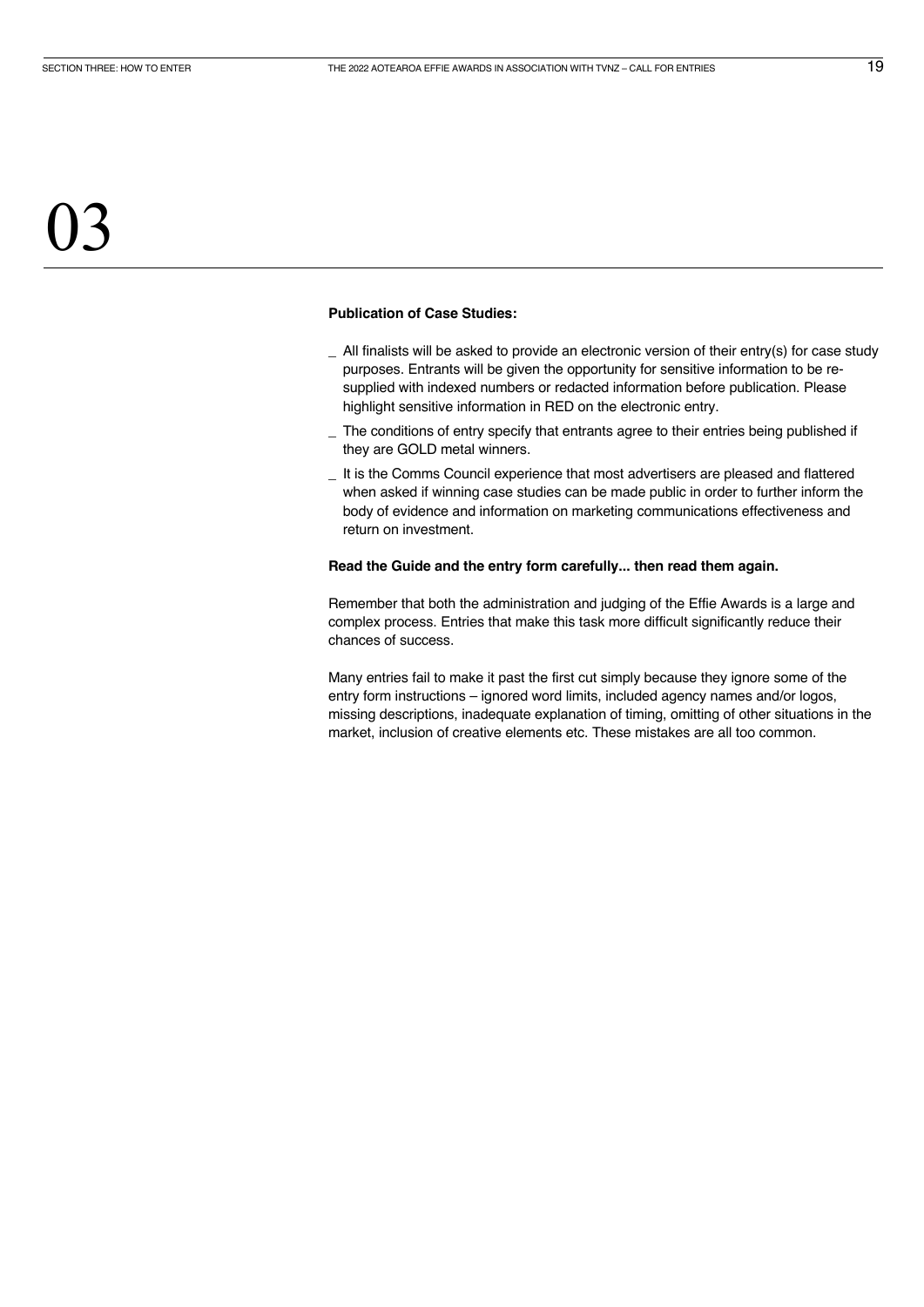### <span id="page-19-0"></span>*Section four: Eligibility*

| <b>REQUIREMENTS</b>       | Eligibility Period: Marketing communications campaigns (& results) that ran in NZ<br>between 1 June 2020 and 30 June 2022 will be eligible to enter.                                                                                                                                                                                                                                                                               |  |
|---------------------------|------------------------------------------------------------------------------------------------------------------------------------------------------------------------------------------------------------------------------------------------------------------------------------------------------------------------------------------------------------------------------------------------------------------------------------|--|
|                           | The Effie Awards is an agency-blind competition. Therefore, agency names and/or<br>logos should not be shown in the entry form, campaign material or on any other<br>materials that will be seen by the judges.                                                                                                                                                                                                                    |  |
|                           | Please note, campaigns that do not adhere to the eligibility requirements may be<br>disqualified and fees will not be refunded.                                                                                                                                                                                                                                                                                                    |  |
|                           | _ It does not matter where the campaign was created or who it was created by, but only<br>marketing campaigns that ran in New Zealand and therefore have local results are<br>eligible for entry. This is an Effie Worldwide ruling.                                                                                                                                                                                               |  |
| <b>RESULTS PERIOD</b>     | Whilst all successful results and data will be accepted, the data/results provided must<br>have occurred within the eligibility period but can extend into the period up to close of<br>entry on 9 August 2022.                                                                                                                                                                                                                    |  |
|                           | _ Campaigns previously entered in Effies 2021 will need to demonstrate NEW results<br>post June 2021 to be considered for 2022.                                                                                                                                                                                                                                                                                                    |  |
|                           | Sustained Success Category: Only campaigns that ran for at least 36 months from 1<br>June 2019 (or earlier) to 30 June 2022 are eligible for entry.                                                                                                                                                                                                                                                                                |  |
| THE SCRUTINEERING PROCESS | The scrutineering process is conducted by The Conference Company and will be carried<br>out after all entry deadlines have passed. The Conference Company will review all<br>entries to check ONLY the following:                                                                                                                                                                                                                  |  |
|                           | <b>Correct entry form used - Entries not entered on the correct official Comms Council</b><br>entry form, or if they are handwritten or incomplete in any way. Please note every<br>category has a separate (different) entry form.                                                                                                                                                                                                |  |
|                           | Word count - 2,500. The word limit will be STRICTLY ENFORCED. Any entry that<br>exceeds 2,500 words will be returned. Agencies are required to insert the word count<br>on the entry form. Table/graph captions do not need to be included in the word count<br>provided each caption is less than 20 words, e.g.: "Figure 1. Market share for<br>Shampoo category."                                                               |  |
|                           | Agency blind - Any entry that cites agency names in any form will be returned. Any<br>entry that has ANY logo will be returned. Please note this includes research company<br>logos.                                                                                                                                                                                                                                               |  |
|                           | Supporting creative - Agencies will be required to upload supporting creative for all<br>entries at the time of submission online. No creative or pictorial elements are allowed<br>in the written entry form including Facebook quotes as images, social media snaps,<br>illustrations, website visuals, etc. If you are quoting social media, please write in full<br>and these words will be counted in the overall word count. |  |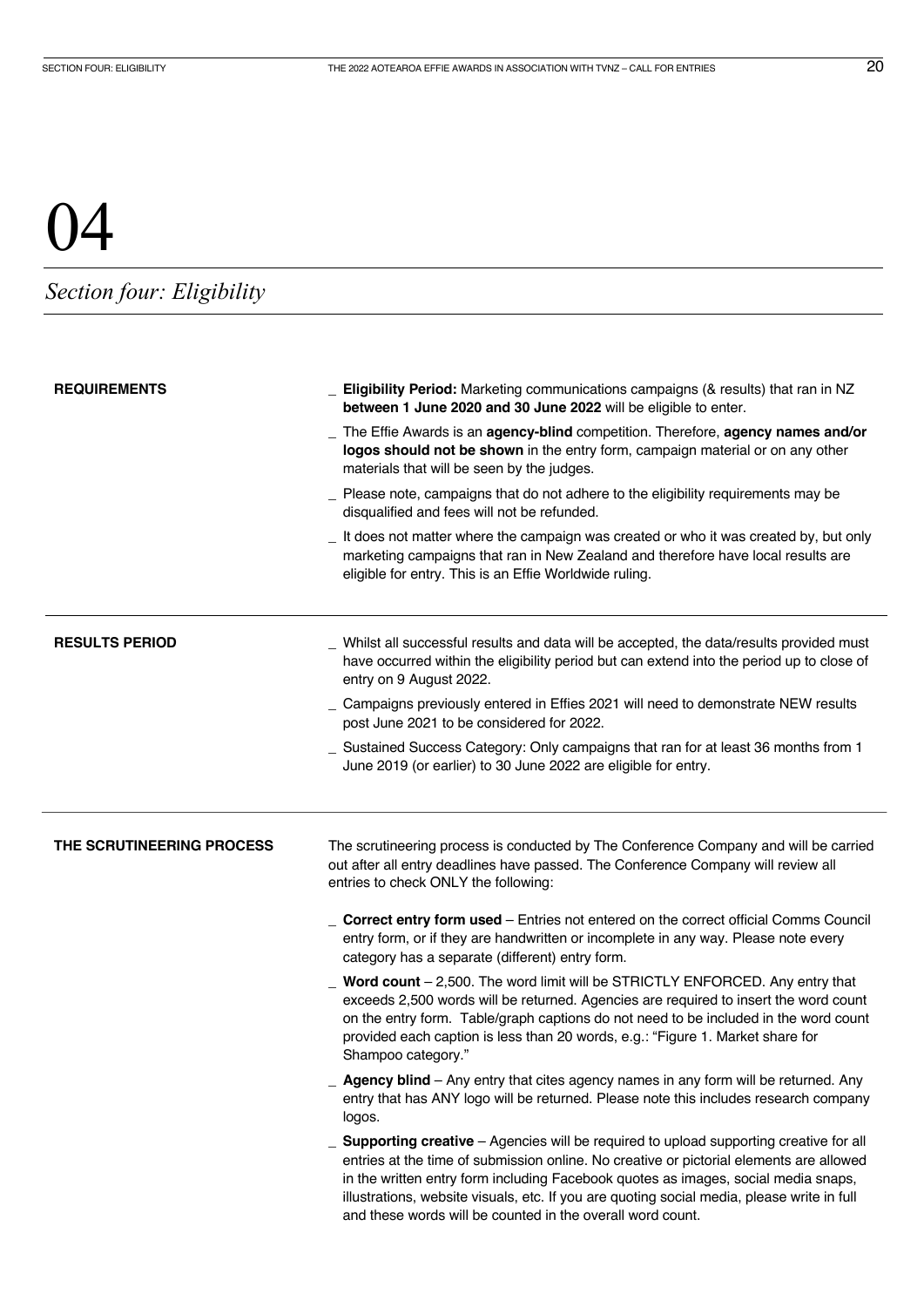### **Allowed**

- \_ Creative material that consumers actually saw, heard or experienced
- \_ Titles in between creative examples

### **Not allowed**

<span id="page-20-0"></span>

|                                     | _ Any creative material inserted into the entry form itself (other than reference to what<br>the creative involves, or a campaign tag line) e.g. you cannot include scripts or script<br>elements in your written entry form or screen grabs of Facebook to illustrate "quotes"                                                                                                                                                                                                                                                                                                                                                                                                                                                                                      |
|-------------------------------------|----------------------------------------------------------------------------------------------------------------------------------------------------------------------------------------------------------------------------------------------------------------------------------------------------------------------------------------------------------------------------------------------------------------------------------------------------------------------------------------------------------------------------------------------------------------------------------------------------------------------------------------------------------------------------------------------------------------------------------------------------------------------|
|                                     | _ Hype tapes that provide a campaign promotional commentary, or that repeats insights,<br>strategy, or results from the written entry                                                                                                                                                                                                                                                                                                                                                                                                                                                                                                                                                                                                                                |
|                                     | _ Raw creative assets that don't represent what consumers actually experienced (for<br>example, a radio script is not acceptable, but a recording of that script as broadcast on<br>radio is)                                                                                                                                                                                                                                                                                                                                                                                                                                                                                                                                                                        |
|                                     | _ Any agency branding                                                                                                                                                                                                                                                                                                                                                                                                                                                                                                                                                                                                                                                                                                                                                |
|                                     | Should The Conference Company find any entries that do not meet the entry<br>requirements above, that entry will be returned. The entrant has the option to make good<br>their entry (as per the requirements made by The Conference Company) and re-submit<br>their entry upon payment of an additional fixed scrutineering payment of \$200 + GST.<br>There is no limit on the times the entry can be re-submitted, but the final version must be<br>submitted within the deadline with all issues resolved otherwise it may not be ready for<br>judging. An entry that does not pass scrutineering and is not successfully<br>resubmitted will forfeit the original entry fee.<br>Complying with scrutineering requirements is not a guarantee that an entry will |
|                                     | not be disqualified on other grounds.                                                                                                                                                                                                                                                                                                                                                                                                                                                                                                                                                                                                                                                                                                                                |
| <b>REASONS FOR DISQUALIFICATION</b> | _ Entries not accompanied by full payment before judging commences.                                                                                                                                                                                                                                                                                                                                                                                                                                                                                                                                                                                                                                                                                                  |
|                                     | Entries for work that does not fall within the stated eligibility period from 1 June 2020 to<br>30 June 2022 (Sustained Success excepted).                                                                                                                                                                                                                                                                                                                                                                                                                                                                                                                                                                                                                           |
| OTHER POINTS TO NOTE                | You must answer all questions, even those that have no score associated. Any<br>unanswered question may result in the entry being marked down or disqualified.                                                                                                                                                                                                                                                                                                                                                                                                                                                                                                                                                                                                       |
|                                     | Omitting other factors that had significant influence on the results cited in the entry,<br>including but not limited to other marketing activity, may be reason for low judging<br>scores.                                                                                                                                                                                                                                                                                                                                                                                                                                                                                                                                                                          |
|                                     |                                                                                                                                                                                                                                                                                                                                                                                                                                                                                                                                                                                                                                                                                                                                                                      |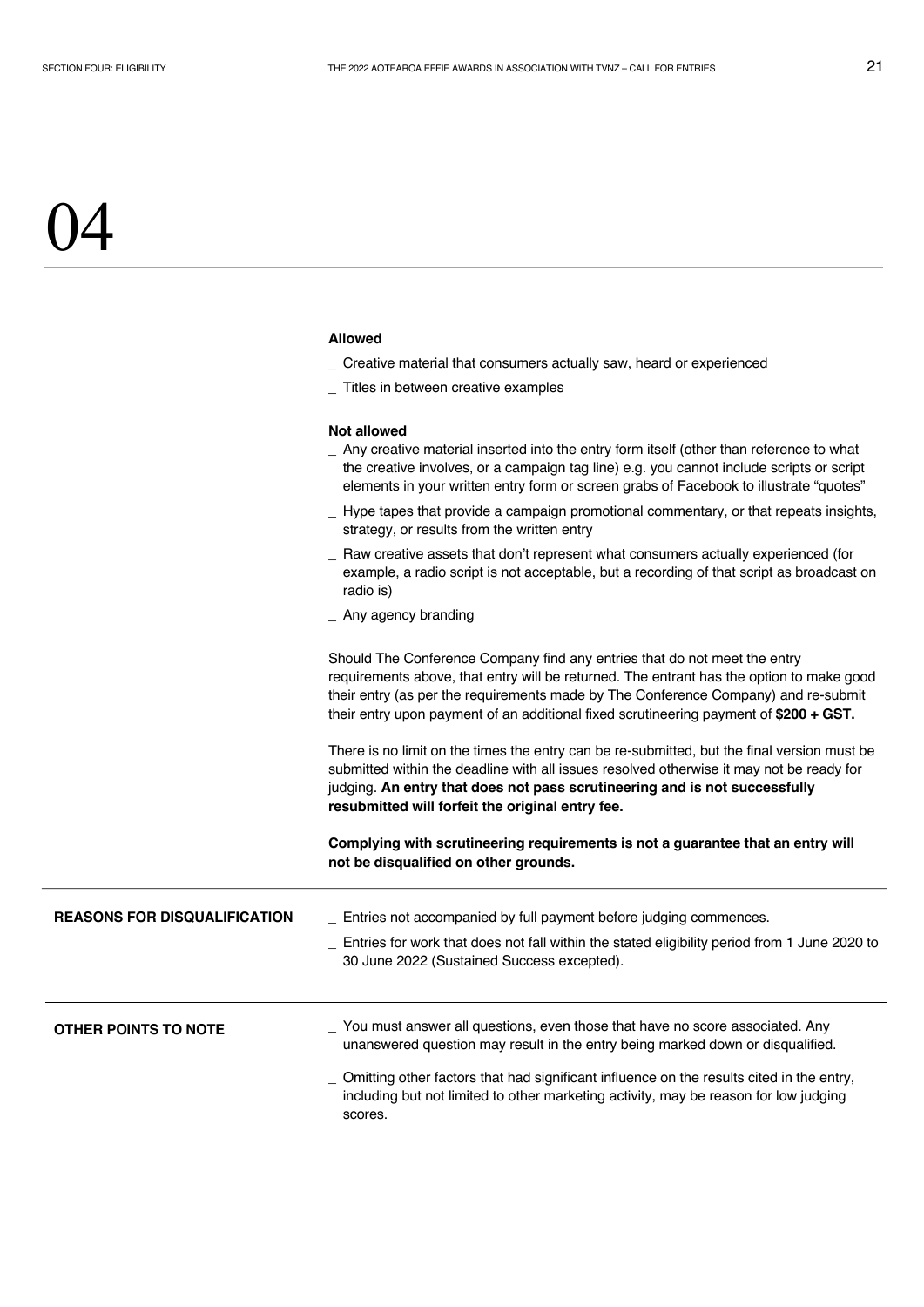<span id="page-21-0"></span>**EVIDENCE OF RESULTS** All data presented throughout the written case/entry MUST reference a specific. verifiable source. Acceptable sources include advertiser data, agency research, client research or third-party research/companies. Agency names should NOT be mentioned. If your agency is the source of your research, reference "Agency Research". The Comms Council reserve the right to verify the accuracy of the data with the source named. Not referencing a source could result in entry disqualification or low scores.

> Fonts: All text must be in a standard black font. All entries must be submitted in 10pt minimum font. Handwritten submissions will not be accepted.

### **CAMPAIGN MATERIAL (ALL ENTRIES)**

All entries are required to submit campaign material at the time of online registration on Tuesday 9 August. Please upload your written entry and the campaign material at the same time.

### **Campaign material requirements**

The purpose of campaign material is to illustrate the campaign, and to help judges fully appreciate how consumers experienced the campaign. Campaign material should be examples of the work such as static examples of advertising or original video or audio content or links to apps or websites etc.

### **NO CASE STUDY VIDEOS OR HYPE TAPES.**

Campaign material is meant to show the work as it was experienced in real life, not sell the written entry.

This material must adhere to the following requirements. **Failure to do so may result in disqualification** 

### **Campaign material format and content**

- \_ Campaign material must be uploaded at the time of entry on Tuesday 9 August DO NOT send a USB stick the Conference Company.
- \_ Campaign material is limited to a maximum of 5 examples of campaign execution e.g. pdfs of print ads, TV ads, video content created, websites etc.
- \_ Entries for website or apps, please provide screen shots (you can provide links if no login is required and material is agency blind).

### **Submitting campaign material:**

- \_ The following formats are acceptable: PDF, JPG, MP3 (radio entries), MP4 or MOV. Please ensure that all files are high resolution and PC-compatible.
- \_ All photos must be submitted in JPG format, minimum 300dpi. Examples can be submitted as separate files or as a single PDF file that the judges can scroll through.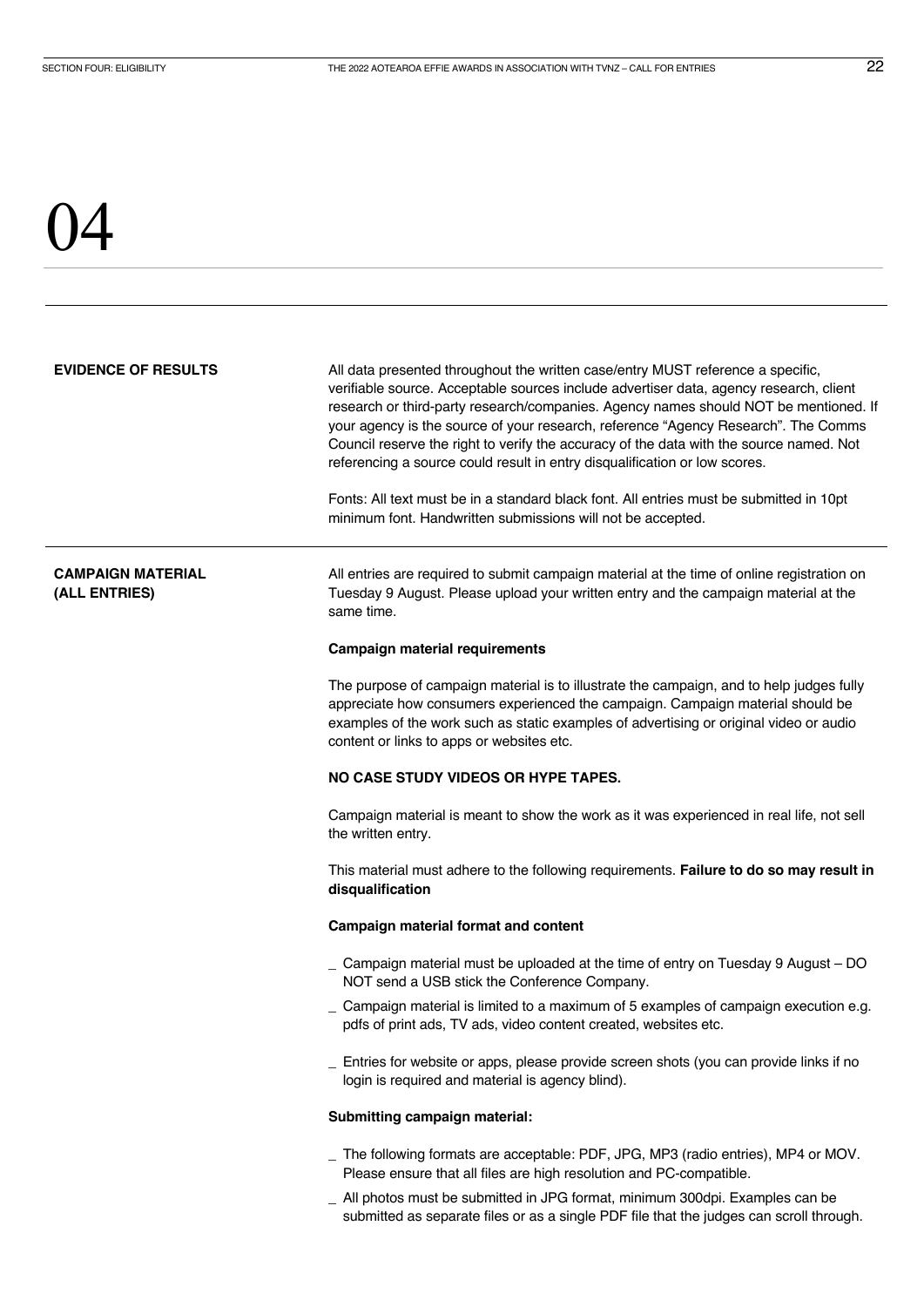### <span id="page-22-0"></span>)4

| DATES, DEADLINES AND FEES | On Time $-$                                                                                                                                                                                                                                                                                                                                                                                                                                                                                          | Tuesday 9 August 2022 at 4pm                     |
|---------------------------|------------------------------------------------------------------------------------------------------------------------------------------------------------------------------------------------------------------------------------------------------------------------------------------------------------------------------------------------------------------------------------------------------------------------------------------------------------------------------------------------------|--------------------------------------------------|
|                           | Late Entry-                                                                                                                                                                                                                                                                                                                                                                                                                                                                                          | Thursday 11 August 2022 at 4pm                   |
|                           | _ ON TIME Entries must be uploaded and confirmed by 4.00pm on Tuesday 9 August.<br>_ Late entry deadline with prior approval for a late penalty entry must be obtained from<br>effie@theconferencecompany.com by Monday 8th August 2022. Payment of double<br>the entry fee, to no more than \$1,000, will be required for each late entry. See table of<br>fees on next page. These late entries must be received by 4pm, Thursday 11 August<br>2022. Entries will not be accepted after this date. |                                                  |
|                           |                                                                                                                                                                                                                                                                                                                                                                                                                                                                                                      | The Effie Awards Show is on Thursday 20 October. |

**PLEASE NOTE: DUE TO THE NEW AWARDS PLATFORM WE HAVE MOVED TO, WE ARE NOT ABLE TO ACCOMMODATE ANY ENTRIES PAST THE EXTENDED DEADLINE. IN ORDER TO AVOID DISAPPOINTMENT, PLEASE ENSURE ENTRIES ARE DELIVERED IN FULL, ON TIME**